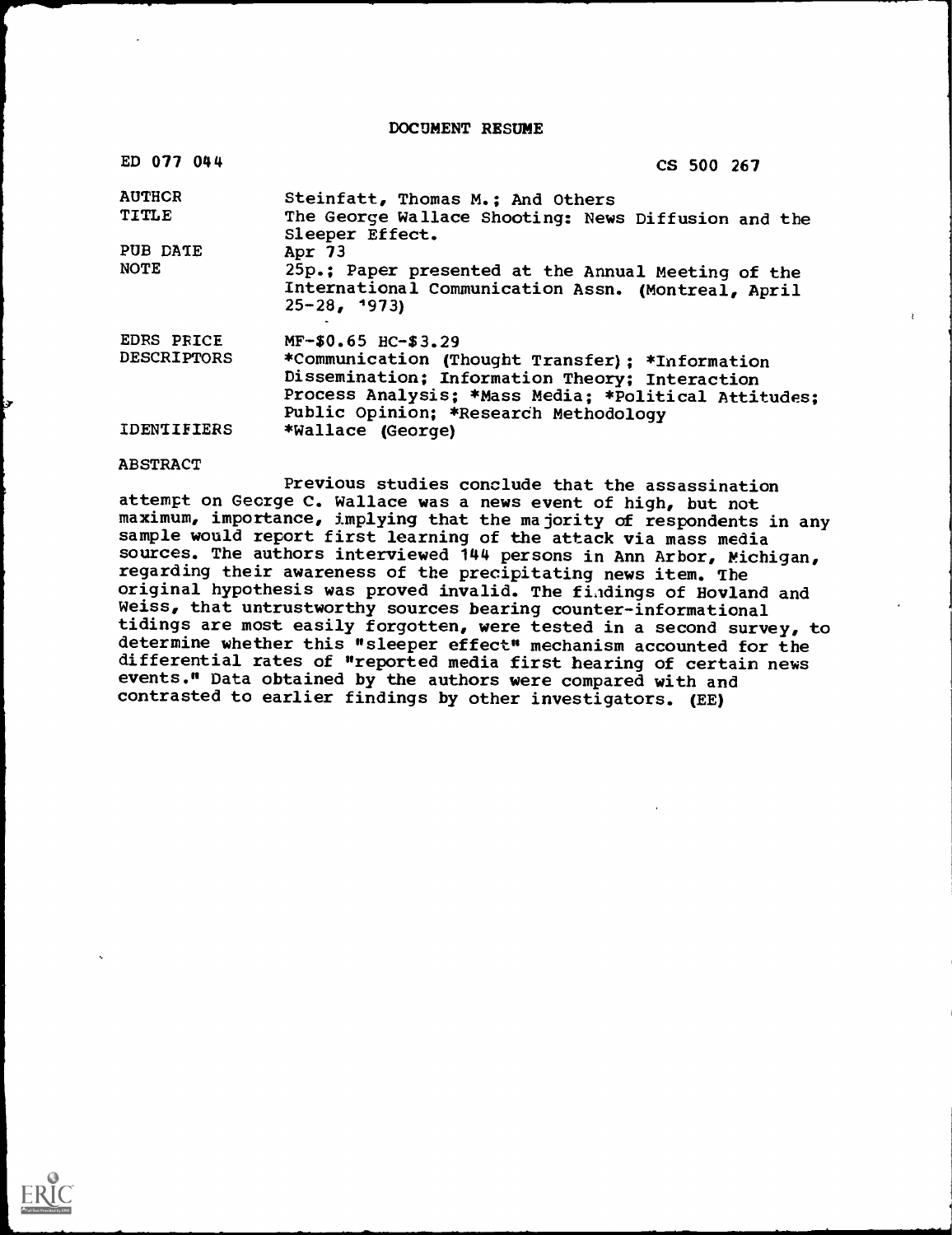# FILMED FROM BEST AVAILABLE COPY

ED 077044

US DEPARTMENTOF HEALTH<br>
EDUCATION & WELFARE<br>
"ATIONAL INSTITUTE OF<br>
"ATIONAL INSTITUTE OF<br>
EDUCATION AND REFRO<br>
THIS DOCUMENT HAS BEEN REPRO<br>
DUCED EXACTLY AS PECEIVED FROM<br>
ATING IT POINTS OF VIEW OR OPINIONS<br>
STATED DO N

#### THE GEORGE WALLACE SHOOTING: NEWS DIFFUSION AND THE SLEEPER EFFECT

PERMISSION TO REPRODUCE THIS COPY-<br>RIGHTED MATERIAL HAS BEEN GRANTED BY

Thomas M. Steinfatt Walter Gantz TO ERIC AND ORGANIZATIONS OPERATING<br>UNDER AGREEMENTS WITH THE NATIONAL IN-STITUTE OF EDUCATION FURTHER REPRO- DUCTION OUTSIDE THE ERIC SYSTEM RE- OUIRES PERMISSION OF THE COPYRIGHT OWNER

Thomas M.. Steinfatt Department of Communication

'PERMISSION TO REPRODUCE THIS COPY- RIGHTED MATERIAL HAS BEEN GRANTED BY David R. Seibold

Larry D. Miller TO ERIC AND ORGANIZATIONS OPERATING UNDER AGREEMENTS WITH THE NATIONAL IN- STITUTE OF EDUCATION FURTHER REPRO-<br>DUCTION OUTSIDE THE ERIC SYSTEM RE-<br>QUIRES PERMISSION OF THE COPYRIGHT<br>OWNER"

Walter Gantz Department of Communication Michigan State University East Lansing, Michigan

Larry D. Miller Department of Speech University of Michigan Ann Arbor, Michigan

David R. Seibold

Department of Speech University of Michigan Ann Arbor, Michigan

Queens College of CUNY Flushing, New York 11367

International Communication Association

by

Montreal, Quebec

April 25 - 26, 1973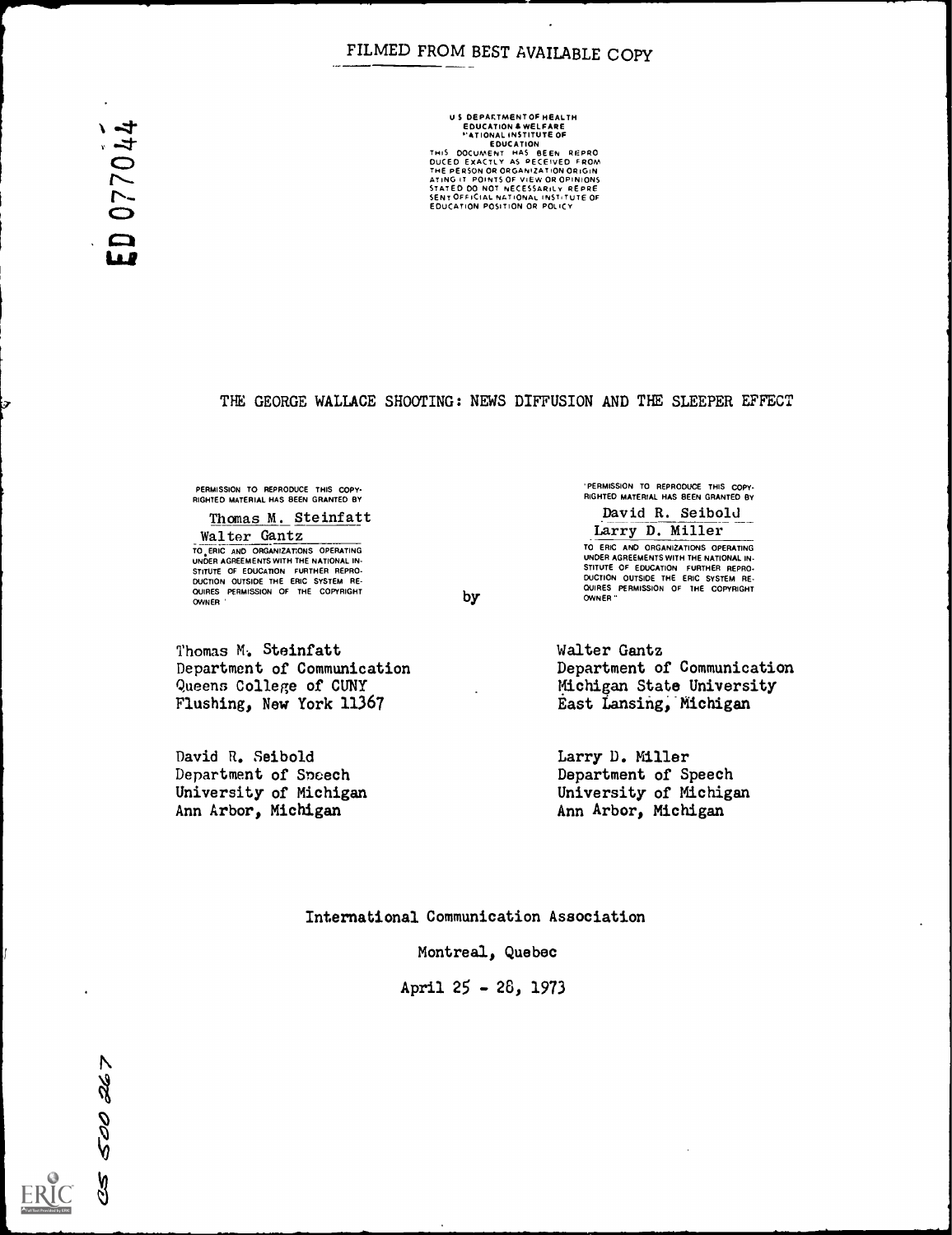On May 15, 1972, shortly after 3 PM EST, George Corley Wallace was shot. As news of the attempted assassination was aired and repeated our attention focused on its diffusion. We were concerned with what the diffusion process would look like across certain demographic variables and what attitudinal responses to the shooting would be.

Studies of the diffusion of news of assassinations have been conducted before. Greenberg<sup>2</sup> reported that over 50 per cent of his San Jose sample were informed of the assassination of President Kennedy through interpersonal channels. Spitzer and Spitzer<sup>3</sup>, in a door-to-door study of news of the Kennedy assassination in Iowa City, Iowa, also reported interpersonal sources to be the single most used channel for initial information of the event (55 per cent) with radio accounting for 25 per cent of first awareness and television another 19 per cent. Hill and Bonjean,  $4$  in a study based on a random, multi-stage sample of 212 Dallas residents conducted one week after Kennedy was shot, found the speed of the diffusion process to be a function of the "news value" of the event rather than particular characteristics of the population under investigation. Interpersonal communication was the most important source of initial learning of the assassination (57 per cent vs. 43 per cent mass media), and the authors concluded that "interpersonal communication beccmes the most important single source icr news stories of



1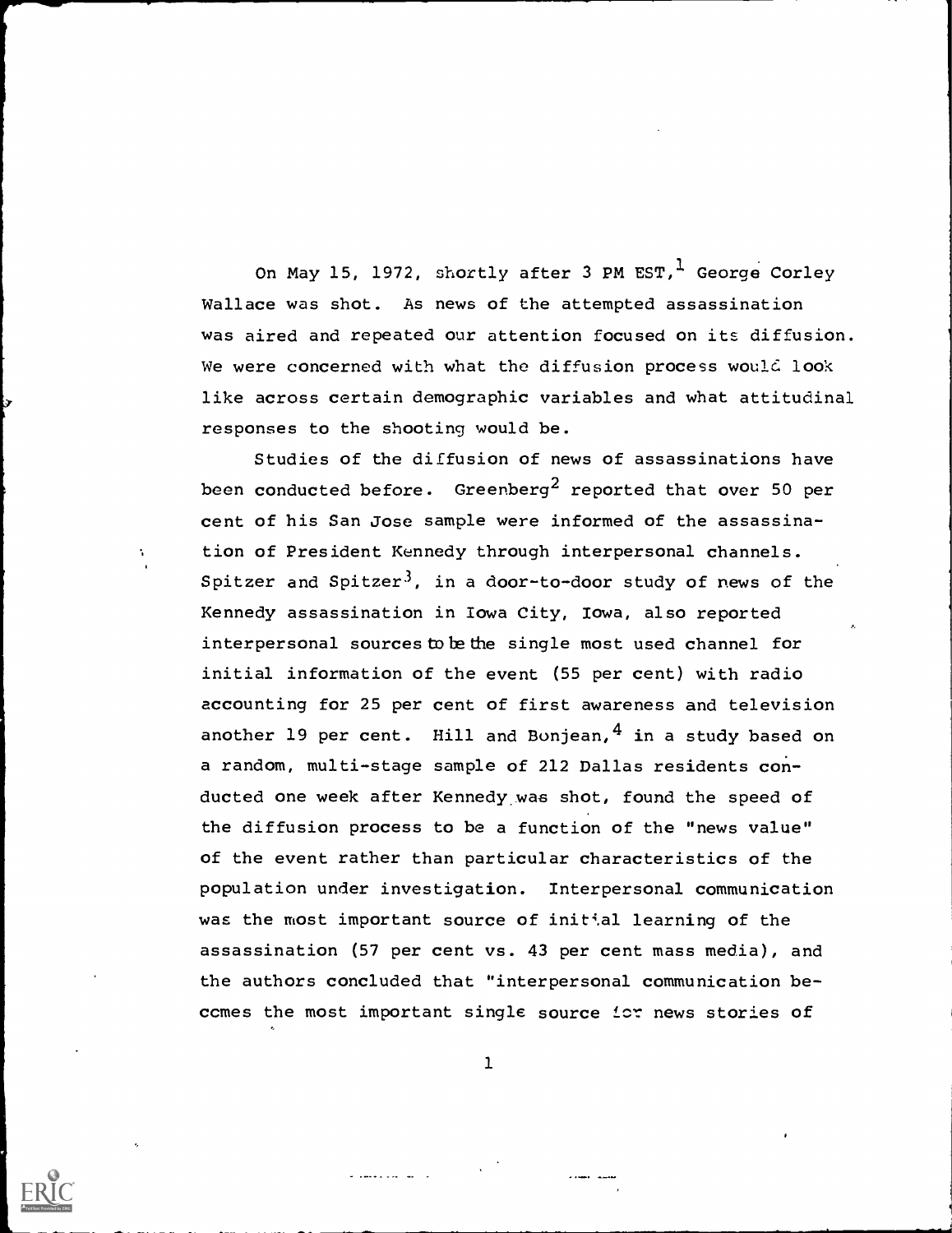extraordinary significance."

In contrast, Mendelsohn, 5 in data gathered from a "stratified sample of 200 teen-agers and adults in the state of Colorado in early winter, 1963," found mass media to be the combined primary source of information (56 per cent) about the Kennedy assassination (radio=39 per cent, TV=17 per cent) and interpersonal communication to be first source of information for 32 per cent of his respondents (12 per cent "could not recall, gave no answer, or gave various sources combined"). Moreover, Levy, 6 employing Polarized Subgroup Analysis on a nationwide sample of 1200 adults obtained from 100 sampling points, found that the mass media were the most important first source of information about the assassinations of six political figures in the United States during the 1960's, and nearly 70 per cent of his respondents reported hearing about each assassination from mass media sources. Greenberg,  $7$  in a study of eighteen news events, including the first Kennedy assassination, hypothesized that "Person to person communication as the first source of news has its primary role in the diffusion of events which receive maximum or minimum attention from the populous." He found that for events "attended to by nearly everyone or nearly no one...10 per cent with any knowledge of an event first learned from others." With events of near crisis proportions the importance of interpersonal channels was found to be as high as 50 per cent.

A review of the findings of these studies led us to the following expectation concerning the first source of news for those who had heard of the Wallace shooting. Since Wallace was not President, and since the attack was not the first in the era, the shooting of George Wallace would seem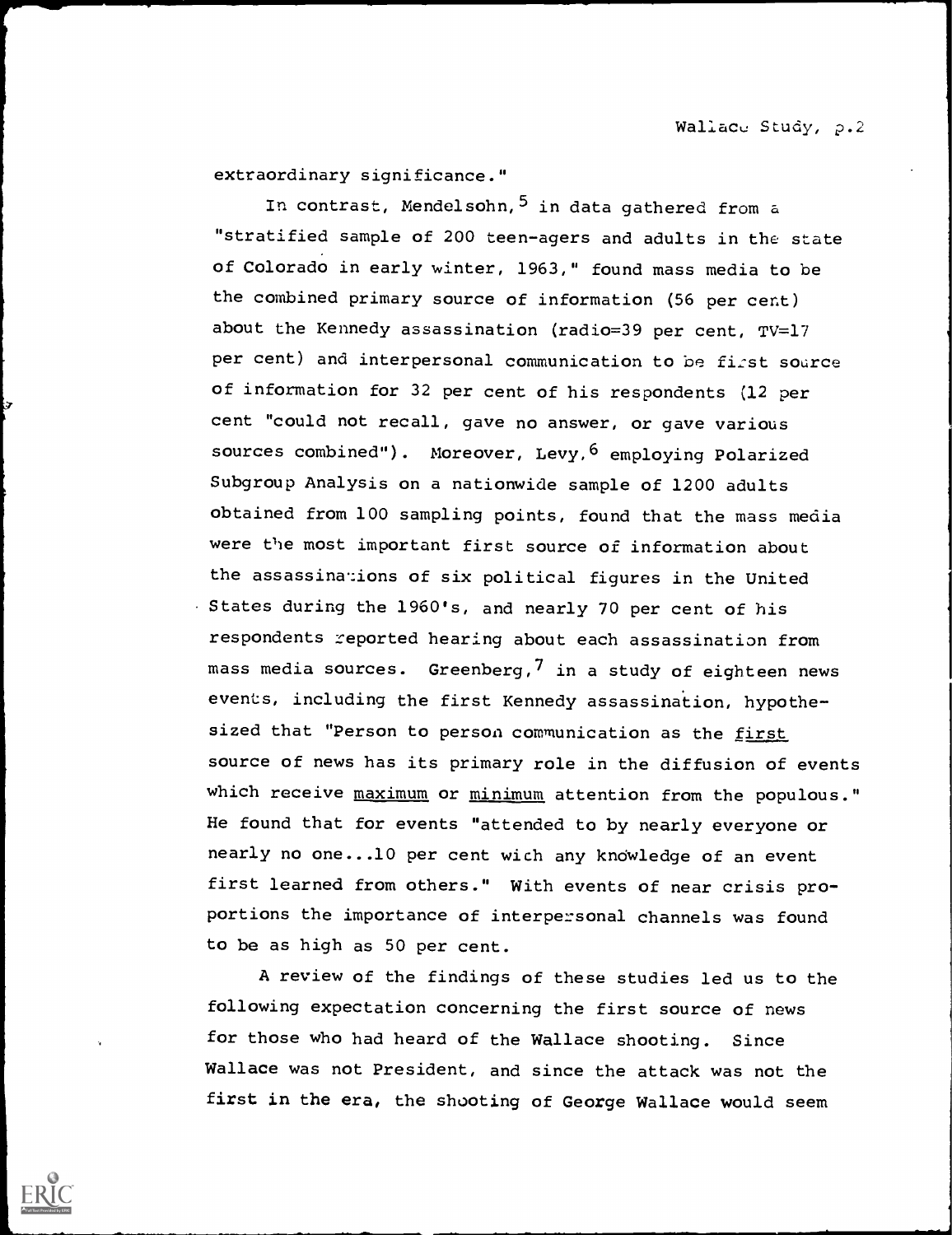to be a news event of high, but not maximum importance. Thus, we expected that the majority of respondents in our sample who knew of the event would report first learning of the Wallace shcoting via mass media sources.

### METHOD: Study I

### Subjects and Procedure

The sample consisted of interviews with 144 persons in Ann Arbor, Michigan. Respondents were selected on the basis of proximity to the University of Michigan campus and the necessity to interview people as close in time to the shooting as possible (Ss were contacted  $1$  , 6 hours after the event).

The authors and two additional graduate students conducted the interviews. In the typical interview the interviewer asked questions concerning subjects' awareness of "a major news item" that day (without mentioning the event itself), "George Wallace" in particular (if no response to the first question was offered), and subjects' "reaction to the shooting" (if they did not know of the event they were informed by the interviewer and then asked to comment).  $8$  If the respondent reported knowing that Wallace had been shot, several additional questions were asked, most importantly: "How did you first hear about the shooting?" Finally, demographic characteristics were recorded.

The intent of the timing of the survey and the questions of the questionnaire was to obtain data of the form "What is your reaction?" in so far as possible, rather than asking persons to attempt an imperfectly reconstructed response to questions of the form "What was your reaction as you recall it?" Similarly, the time of the interview was noted, together with data concerning the awareness of the respondent to the shooting, but subjects were not asked to recall the specific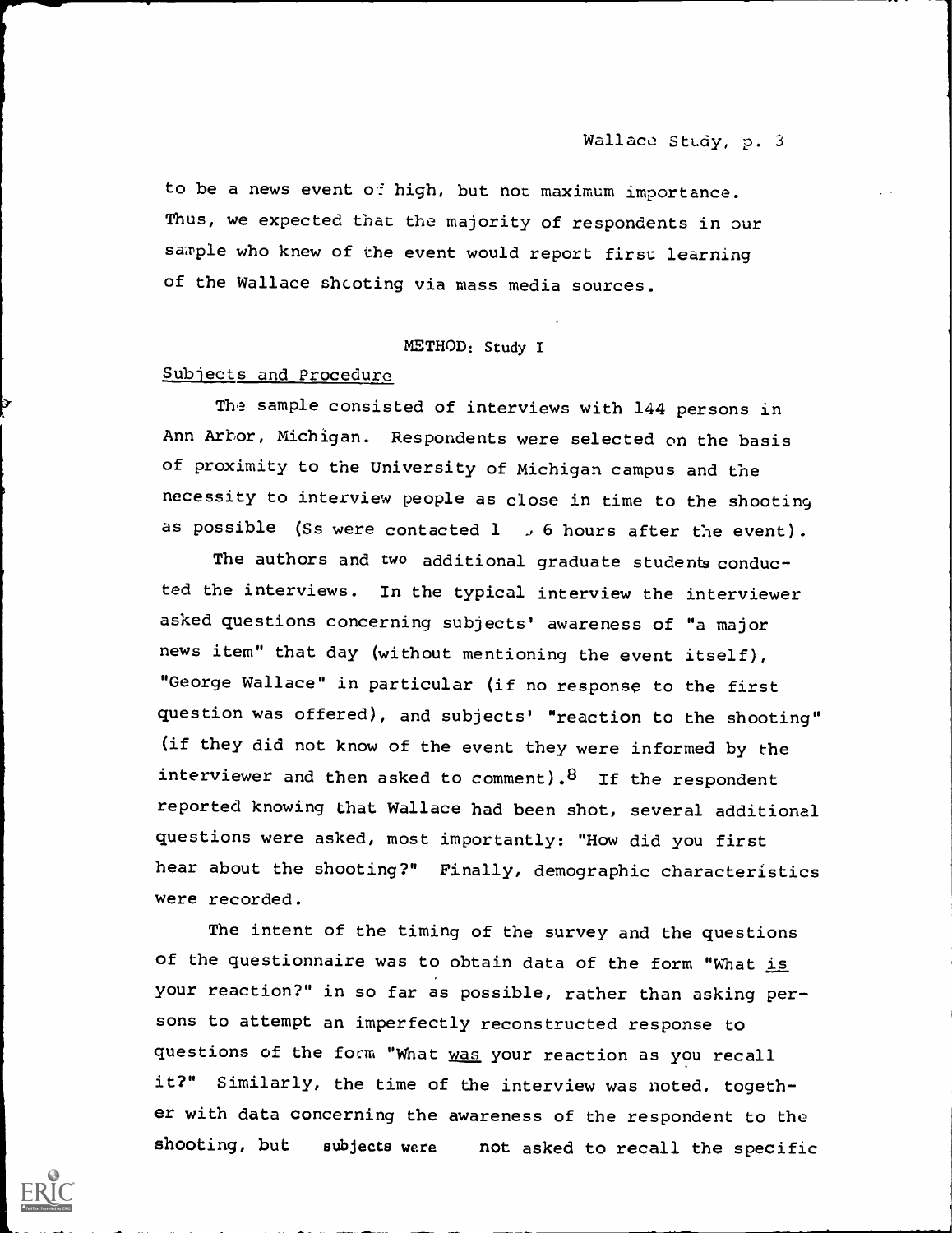time they had heard of the event.

#### FINDING: Study I

# Demographic Characteristics

Persons interviewed were classified on the basis of race, sex, occupation, political affiliation, and presidential preference. Nearly all of the respondents were white (92 per cent), with black persons comprising the remaining 8 per cent. Fortuitously, half of the sample were males and half were females. University students comprised 46 per cent of the sample, 41 per cent were employed non-students, and 13 per cent were housewives, retirees, and persons unemployed. Politically, 69 per cent of the sample considered themselves left, 14 per cent said they were moderates, 8 per cent placed themselves to the right of the political spectrum, and 9 per cent were not classified (refused to answer question, apolitical, etc.). Of the 75 respondents who volunteered their preference for president, more than three-fourths favored McGovern, 7 per cent favored Nixon, and the other 17 per cent voiced support for other specific candidates (e.g. 7 per cent favored Wallace). In terms of state primary returns and national election results, this sample obviously is not politically representative of either Michigan residents in general or the population of this countrY. However, these results conform fairly closely with election returns Washtenaw County obtained in the Michigan primary the day after Wallace was shot and the day after this survey was conducted. Diffusion

The principal concerns of this study were an investigation of diffusion of news of the Wallace shooting and learning the reactions of persons to the event. With regard to the diffusion process, 79 per cent of the sample had heard

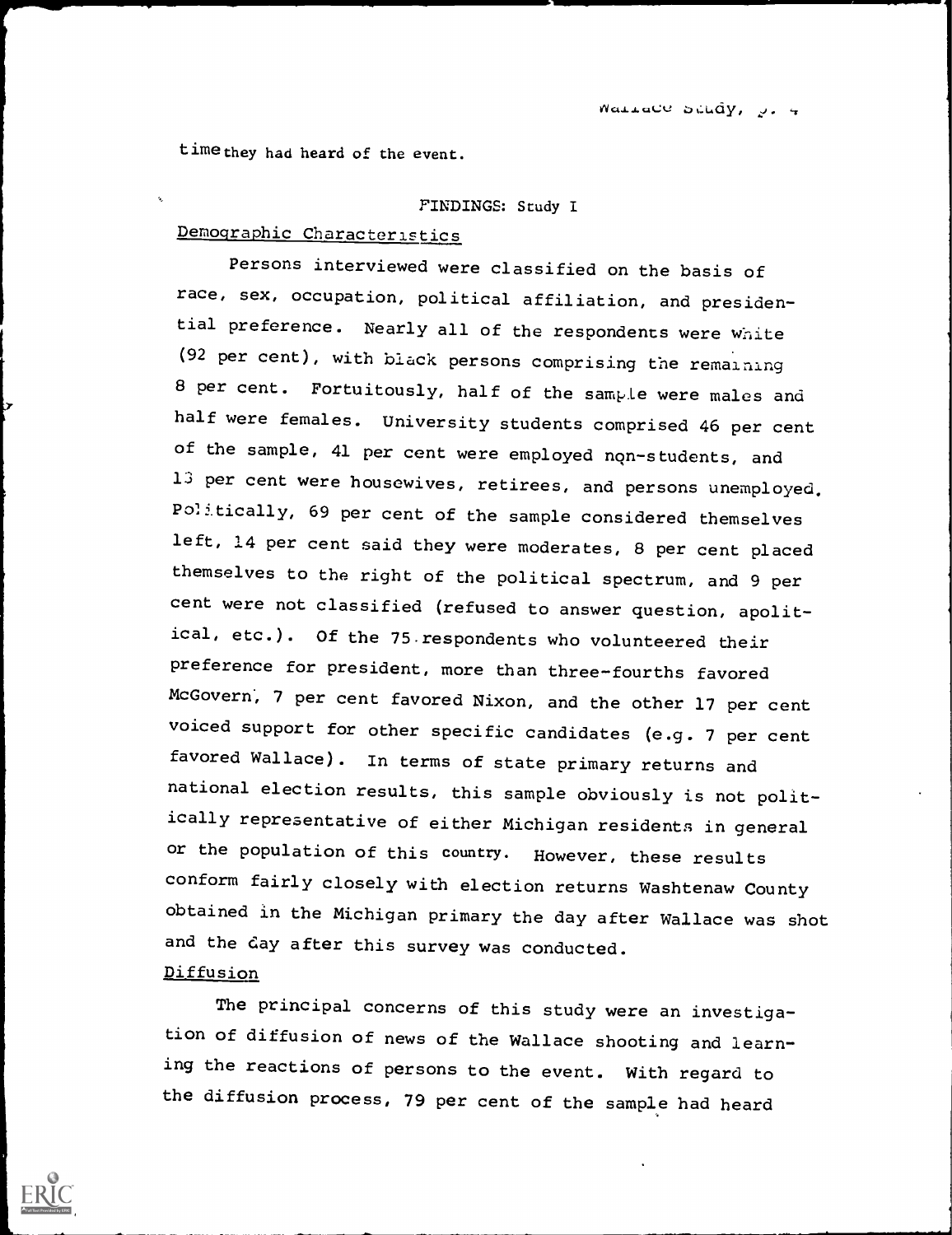#### Wallace Study, p. <sup>S</sup>

of the event at the time they were contacted and 19 per cen. had not heard. The remaining respondents (2 per cent) had heard something about Wallace that seemed unusual to them, but they were not aware of the specific event.

|  |  |  |  |  |  |  | -------------------------------------- |  |  |  |  |  |  |  |  |
|--|--|--|--|--|--|--|----------------------------------------|--|--|--|--|--|--|--|--|
|  |  |  |  |  |  |  | TABLE 1 ABOUT HERE                     |  |  |  |  |  |  |  |  |

The diffusion results are summarized in Table 1. The shooting occurred shortly after 3 P.M. EST, and the first news reports were broadcast at about 3:15 P.M. EST. Our first interviews were conducted between 4 P.M. and 4:30 P.M. The time of interview for our last unaware respondent was 8 P.M. and interviewing was stopped at 9:30 P.M.

The most obvious features of the data are the increase of percentage aware which occurred about 5:00 P.M., when most of the workers and students in our sample were returning home for the day, and the high level of awareness of the shooting in the early interviews (71 per cent). A negative diffusion trend (the drop from 88 per cent to 85 per cent in the halfhours before and after 5:30 P.M.), as discussed by Funkhouser and McCombs<sup>9</sup> may have occurred in the early evening hours. The time of interview data does not lend itself well to an analysis of type of source by time as time increases, since time of interview is decreasingly correlated with time of hearing as time passes, except for those who have not heard. For interviews shortly after the event, however, this data may be informative. The source of first hearing by time of interview for those aware is also summarized in Table 1. The dependence on radio over television for those who first heard via a media source was maintained over time of interviews.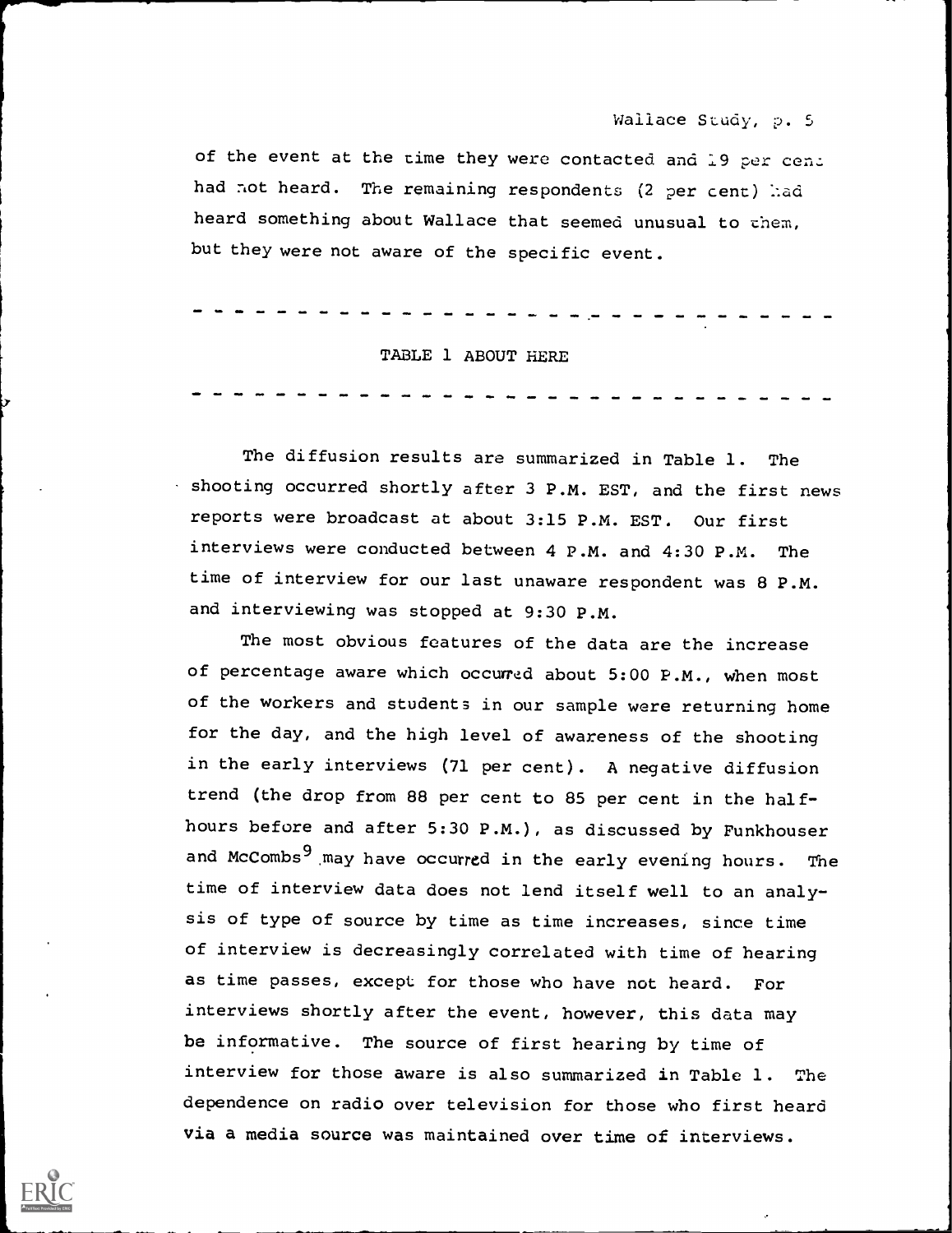Wallace Study, p. 6

Newspapers played no role in the diffusion process for this sample.

Perhaps the most important finding, however, is the first source of information of the event for our respondents. In contrast to our prediction that the majority of our sample would hear of the event from mass media sources, of the 79 per cent of'the total sample who were aware of the shooting (114 people), only 30 per cent reported hearing of the shooting via the mass media while 70 per cent of these respondents said they heard from interpersonal sources. Specifically, 21 per cent heard via radio, 9 per cent via television, 64 per cent via face to face communication, and 6 per cent via telephone. The 64 per cent face to face transmission of information came from strangers (24 per cent), co-workers (24 per cent), friends (13 per cent), and relatives (3 per cent). Thus, approximately one-quarter of those in the sample who were aware of the Wallace shooting heard the news via face to face communication with a person they had not seen before. Finally, as with the Hill and Bonjean study, males were more likely to be aware of the event than females (90 per cent vs. 70 per cent). Males were also more likely to hear from radio and females from television for those who heard via the media; these findings are also consistent with the Mendolsohn and the Hill and Bonjean investigations.

The reported behavior of 46 per cent of our sample was to stay tuned to radio or television if they were listening, or to turn to a media source if they were not already listening. Anotner 19 per cent did nothing, 1 per cent actually turned the media off, and 55 per cent told someone, called someone, or otherwise engaged in some form of interpersonal communication concerning the shooting. The overlap is due to the multiple action (media and interpersonal) taken by 21 per cent of the sample. There were no appar. At differences between pursons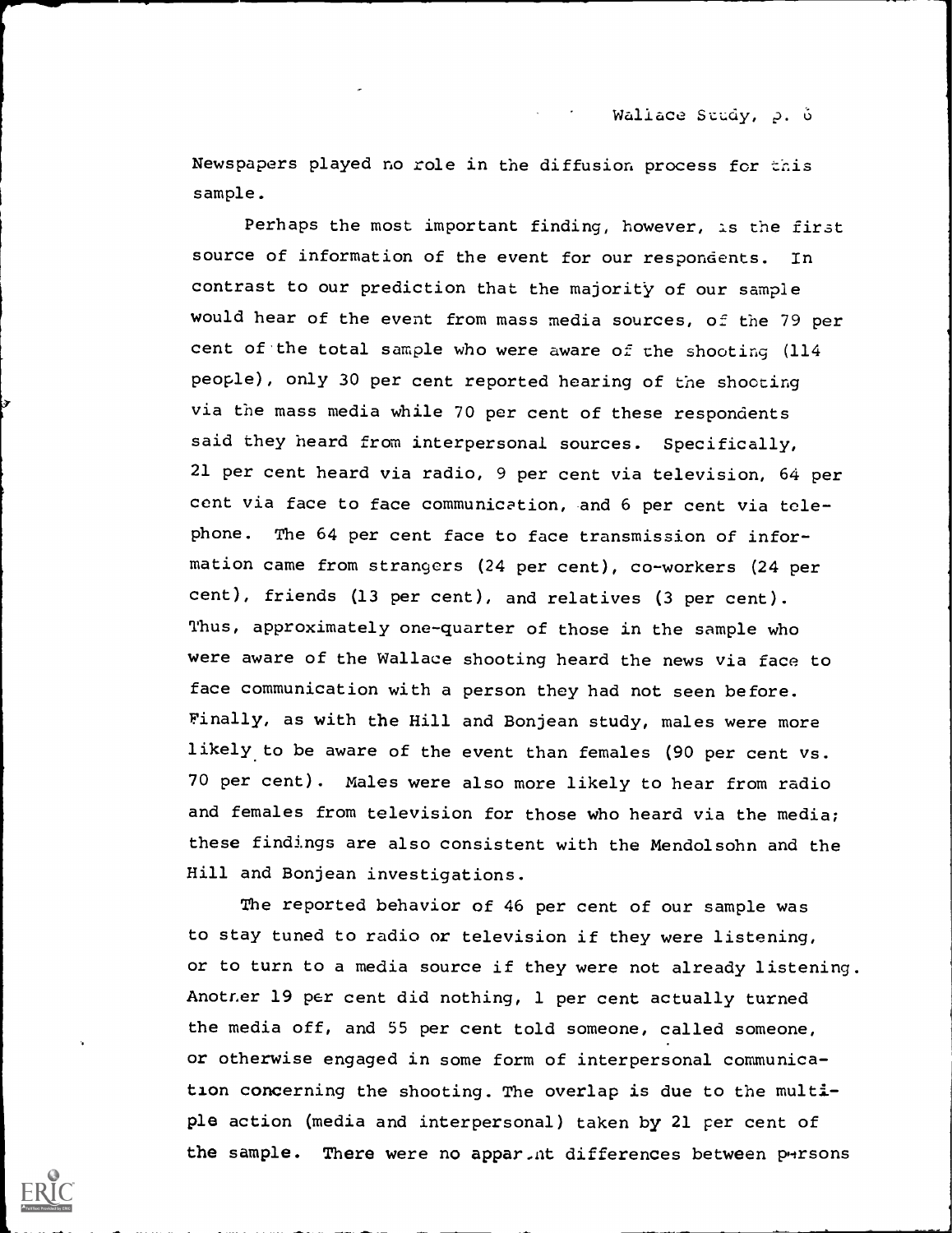Wallace Study, p. 7

hearing via mass media or via interpersonal sources in secking out other persons to discuss the event, or in being sought out for information about the shooting. About one-half of the respondents hearing each way actually sought out at least one other person to tell of the event. Similarly, there are no major differences in the number or the kind of sources that those respondents hearing via mass media or interpersonal sources sought out for more information.

About one out of every five persons interviewed was unaware of the shooting. The demographic characteristics and political preferences for those unaware were not substantially different from the sample as a whole. The only unusual characteristics of the unaware group were (a) that 75 per cent of those unaware of the event were women (recall that one-half of the sample were women), and (b) that no person calling himself a radical or anarchist (there were 17 in the sample) was unaware when interviewed.

### Attitudinal Reactions

Respondents' attitudes toward the shooting were diverse; thirty different categories were necessary to accurately record the responses obtained. Reactions ranged from shock and horror through surprise and disbelief to reactions of happiness and joy. While Feshbach and Feshbach<sup>10</sup> reported that 91 per cent of their sample of 379 persons in Boulder, Colorado, claimed to be shocked at the assassination of President Kennedy and 62 per cent extremely upset, not even one-fifth of our sample had the same initial reaction (shock), and only 7 per cent of the respondents specifically said they were upset. Other frequent responses included disbelief (4 per cent), terrible (7 per cent), disgust (4 per cent), sorrow (3 per cent), surprise (7 per cent), joy (7 per cent) and comments about the sickness in society or the stupidity of the specific act.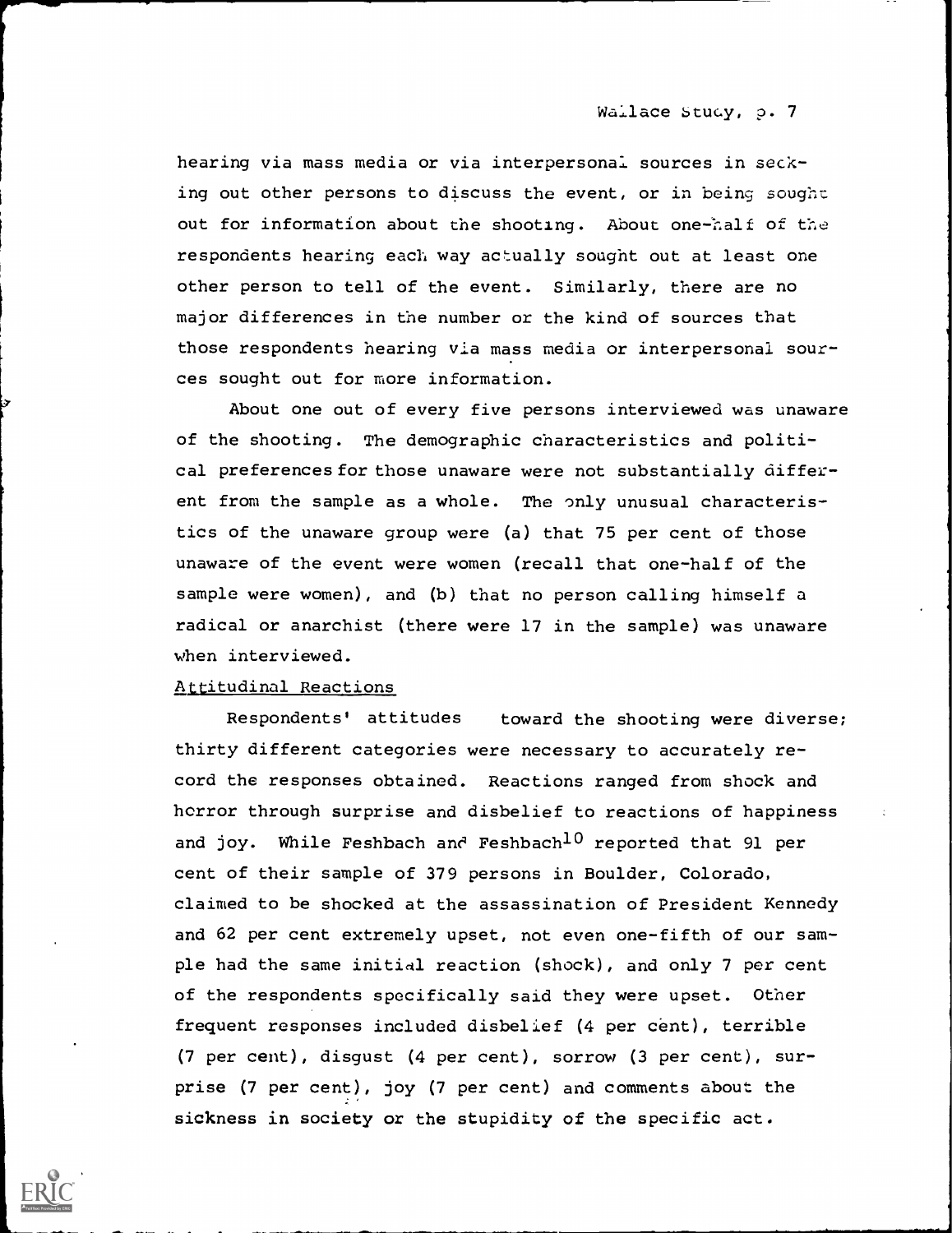Wallace below,  $p_i$ ,  $\theta$ .

Dividing these responses into three categories of negative reactions to the act (typified by a response of anger, shock, horror, shameful, etc.); generally neutral (responses of disbelief, neutral, no comment, not surprised, surprised, etc.);

and definitely favorable feelings about the shooting (only responses of glad, happy, joy, it's probably for the best, and too bad he's not dead), yields 62 per cent against the shooting, 28 per cent neutral, and 10 per cent with positive feelings about the event. Reactions which might be classified as either favorable or neutral, depending on point of view (e.g. "At least it's not one of ours.") were classified as neutral. Hence, the figure of 10 per cent of our respondents favoring the shooting of George Wallace is conservative, a contrast with Greenstein's<sup>11</sup> finding that there were no responses indicating a favorable attitude toward the assassination of John Kennedy among students sampled at Weslyan University.

### DISCUSSION: Study I

The extent and rate of diffusion in this study was not as great as in Greenberg's report that 79 per cent of his sample knew of the JFK shooting during the first 45 minutes, or in Spitzer's and Spitzer's statement that 91 per cent of their sample knew of the JFK shooting within one hour. However, unlike the JFK shooting, which was the first of its kind in many years, involved a President rather than presidential candidate, and became the "single focus of all channels of communication" according to Greenberg, the news of the Wallace shooting took the form of periodic bulletins and regularly scheduled television and radio newscasts, and was therefore forced to compete with other messages on the same mass media channels. Another reason for this somewhat slower diffusion rate, despite the similarity of the news, may be

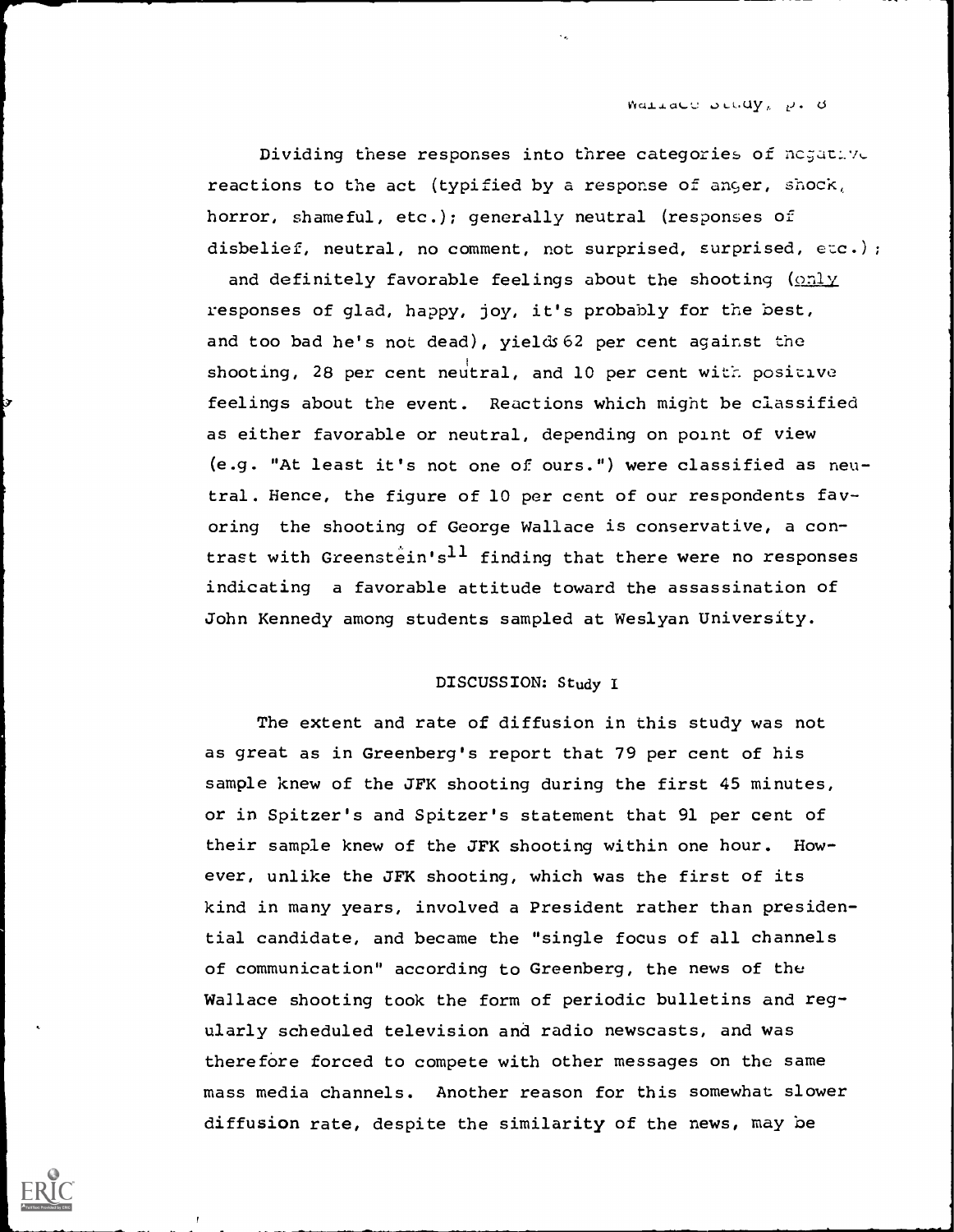#### Wallace study, p. 9

the fact that people who tend to be at home all  $day$ , (i.e., housewives, retired people and persons unemployed) who have more access to the media, comprised a relatively small percentage of our sample (13 per cent).

Unlike diffusion studies of the Kennedy assassination in which media first hearers and interpersonal knowers tended to be about evenly split, and Levy's study which found about 70 pex cent of his sample listing the media as a first source, only 30 per cent of the respondents in our sample who were aware of the shooting heard of the event directly from the mass media. Thus, our expectation that the majority of our sample would have heard directly via the media proved to be incorrect. We thought of two possible reasons for this reversal. First, our sample may have been different from those used in other studies. Seventy-nine per cent of the workers and students in our sample heard from interpersonal sources and eighty-seven per cent of the respondents were students or workers. Thus, we may have interviewed people who tended to be away from home when the event occurred and an interpersonal first source may be more likely for these people. To some extent we believe that this did happen.

But a second explanation also seemed plausible. We interviewed our subjects between 45 minutes and 6 hours and 15 minutes after the first news broadcast of the event. We found 30 per cent media-first-hearers. Spitzer and Spitzer collected their data between 3.5 and 10 hours after the event and found 44 per cent media-first-hearers. Greenberg interviewed from seven to ten days after the event and found 50 per cent mediafirst-hearers. Levy interviewed one to six years after the event and found 70 per cent media-first-hearers. The trend of these four studies is pronounced: the percentage of media-first-hearers increases with time of interview for "maximum importance" news events. 12

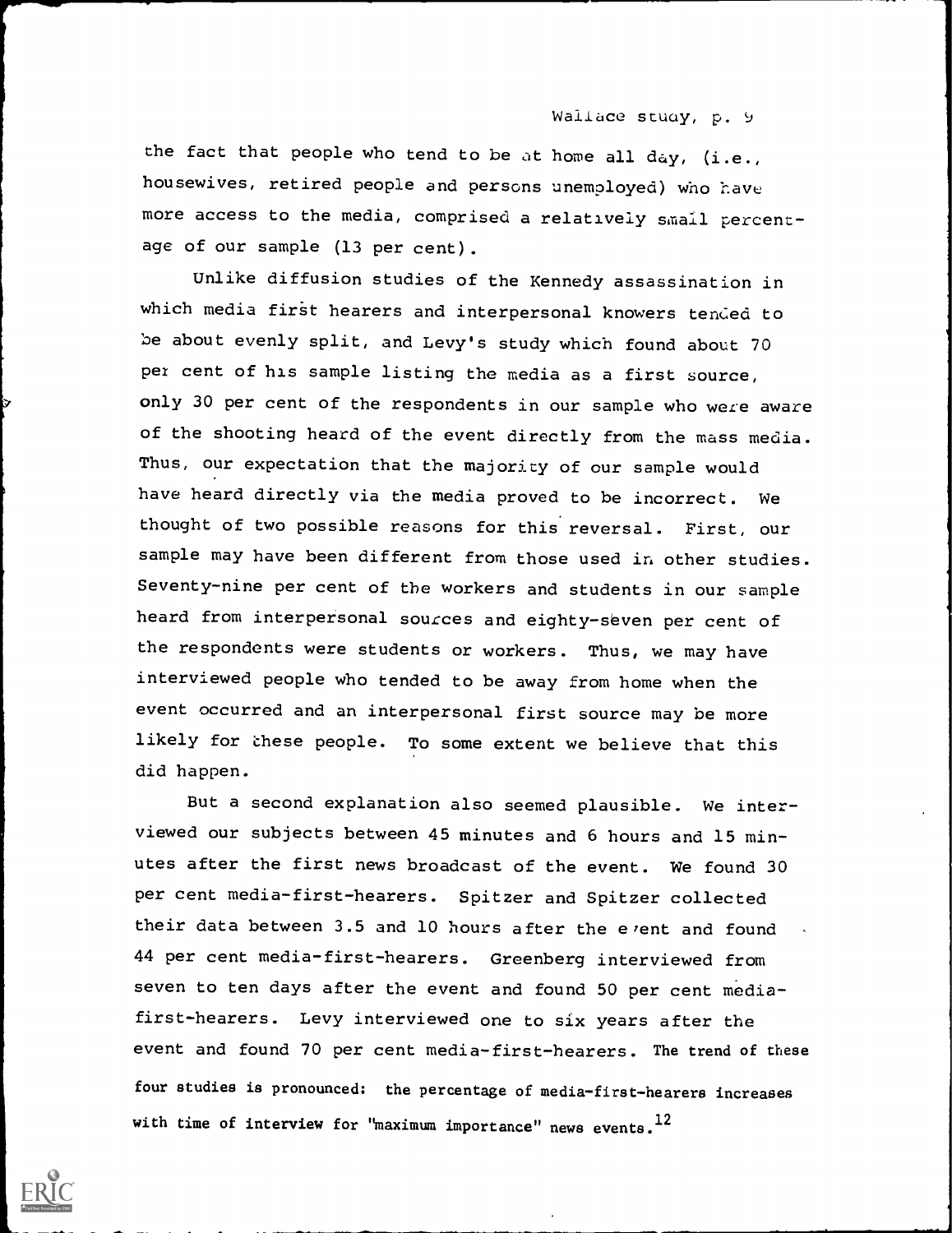Wallace study, p. 10

Levy mentions the possibility that respondents might be more likely to report hearing of an event via mass sources after the passage of time than they would if questioned closer in time to their hearing of the event, but discounts it in his study. He reasons that since his respondents reported informal sources to be less important and newspapers more important for the less well known assassinations, the memories of his subjects must be reasonably accurate. Levy ascribes the differences across studies to a difference in samples. While not questioning the difference in samples, we do question the accuracy of human memory over time. Hovland and Weiss<sup>13</sup> commenting on the sleeper effect in source credibility, state that "With the passage of time...they may remember and accept what was communicated but not who communicated it." Hovland and Weiss found this effect to be most pronounced for untrustworthy sources who stated a position not initially held by the receiver. The sources involved in the present study are all first sources. Thus, they all stated a position not initially held by the receiver (the news of the assassination). Were the sources trustworthy? One out of every four respondents in our study who was aware of the shooting heard the news from a person he had never seen before. These strangers would seem to fit the category of untrustworthy sources who stated a counter-informational position. We may ask, how many people hear of an event such as an assassination from a source they do not believe and later remember the information but forget the initial source? If, on the other hand, the media is the first source, this effect should be less pronounced since the message should be more believable than when it comes from an interpersonal source, and the media are often turned to for information about news events.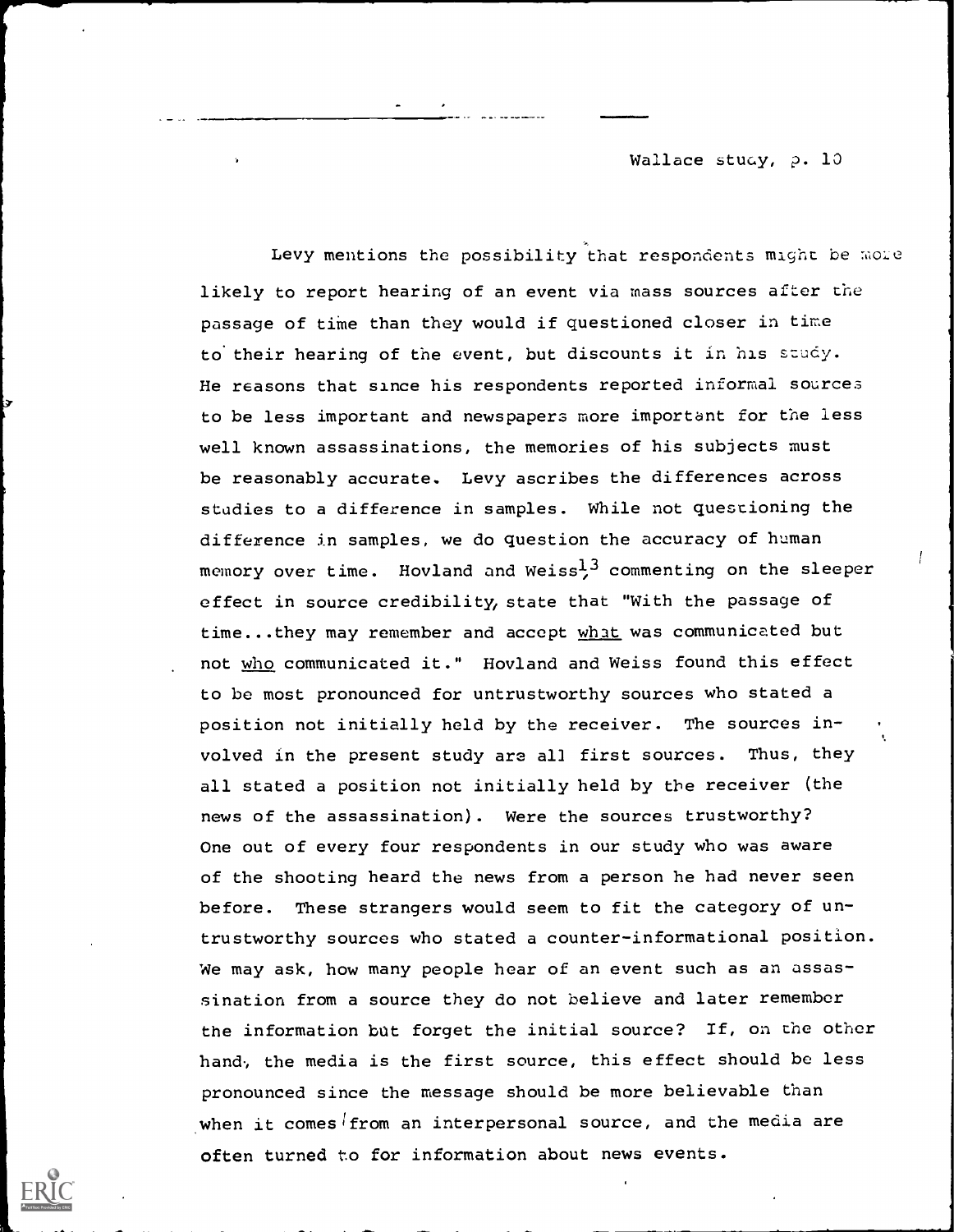#### Wallace Study, p. 11

In short, people may not remember how they first heard of an event, and may not believe the source of this information when the source is interpersonal, even when questioned immediately after the event. If the Hovland and Weiss findings are correct, that untrustworthy sources bearing counterinformational tidings are most easily forgotion. Nen we have presented a mechanism which might explain t .izizerential rates of reported media first hearing of certain news events.

#### METHOD: Study II

To test whether this mechanism actually occurs in studies of news diffusion, a second survey was conducted exactly three months after the original assassination attempt in May (August 7, 1972). It was hypothesized that there would be a significant difference ( $p < .05$ ) between rate of media and interpersonal first sources of news of the Wallace shooting reported by persons in similar samples obtained three months apart. More specifically, it was predicted that for the second sample there would be a significant increase in reports of media as the initial source of information of the event and a significant decrease in the number of persons reporting initial awareness via interpersonal sources. In order that the sample might closely approximate the earlier one, we canvassed the same residential area (while being careful to avoid blocks sampled in the first survey), and, for the sake of comparison, classified subjects on the  $\phi$  ame demographic basis previously employed. One hundred sixty four people were interviewed on the same day of the week and at the same time (4:00 P.M.-9:30 P.M.) as in the first study. A summary of the demographic characteristics of Sample II and a comparison with those of Sample I is presented in Table 2.

#### TABLE TWO ABOUT HERE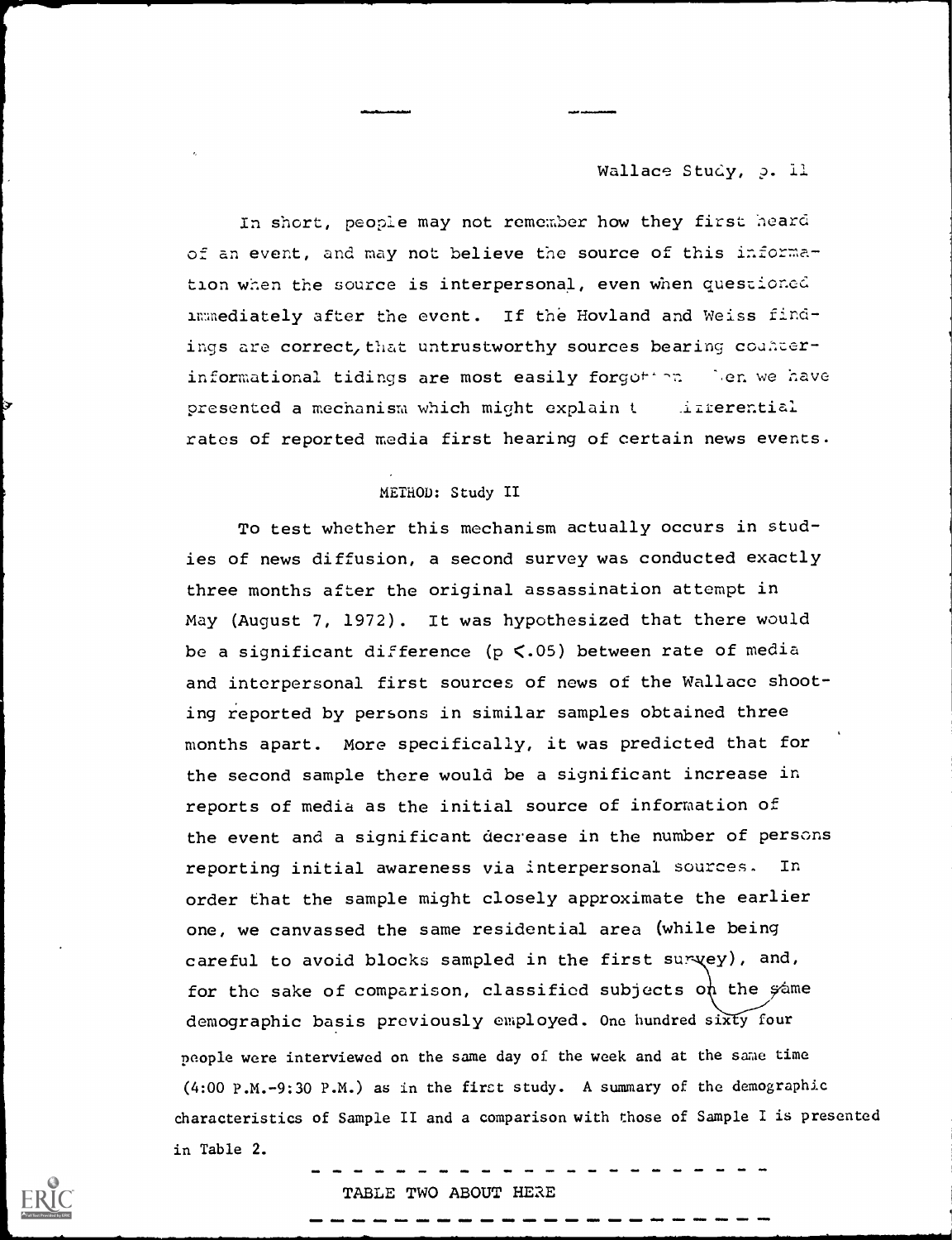Once again, nearly all of the respondents were white (95 per cent), and approximately half were male (45 per cent) and half female (55 per cent). The sample was comprised of 41 per cent students, 41 per cent employed non-students, and 18 per serc were unemployed. Forty-nine per cent of the sample contains red themselves to be left of center politically, 50 per cent said they were moderate, 13 per cent were right, and the others could not be classified (no response, apolitical, etc.). With respect to the then upcoming Presidential election, 77 per cent said they intended to vote for McGovern and 15 per cent supported Nixon, while the remainder favored some other candidate. $14$  The comparison of the demographic characteristics of the two samples suggests that they are highly similar.

Persons in this sample were asked to respond to several questions, most importantly: (1) "Can you tell me how you first heard of the shooting of George Wallace?", and (2) What was your initial reaction to the shooting""

#### FINDINGS: Study II

In the area of attitudinal reactions, initial reactions to the shooting continued to be characterized by a diversity of responses. A total of 33 different response categories were recorded ranging from horror to "too bad he's not dead." A consolidation of these categories into negative feeling about the shooting, neutral, and positive expressions toward the act yielded 57 per cent against, 33 per cent neutral, and 10 per cerc in favor of the shooting. Table 3 compares the respondents attitudes to the shooting across the two samples. There is a slight shift toward neutrality from those originally opposed toward the shooting, but the difference is not significant. The percentage of persons who were in favor of the shooting was the same for both samples.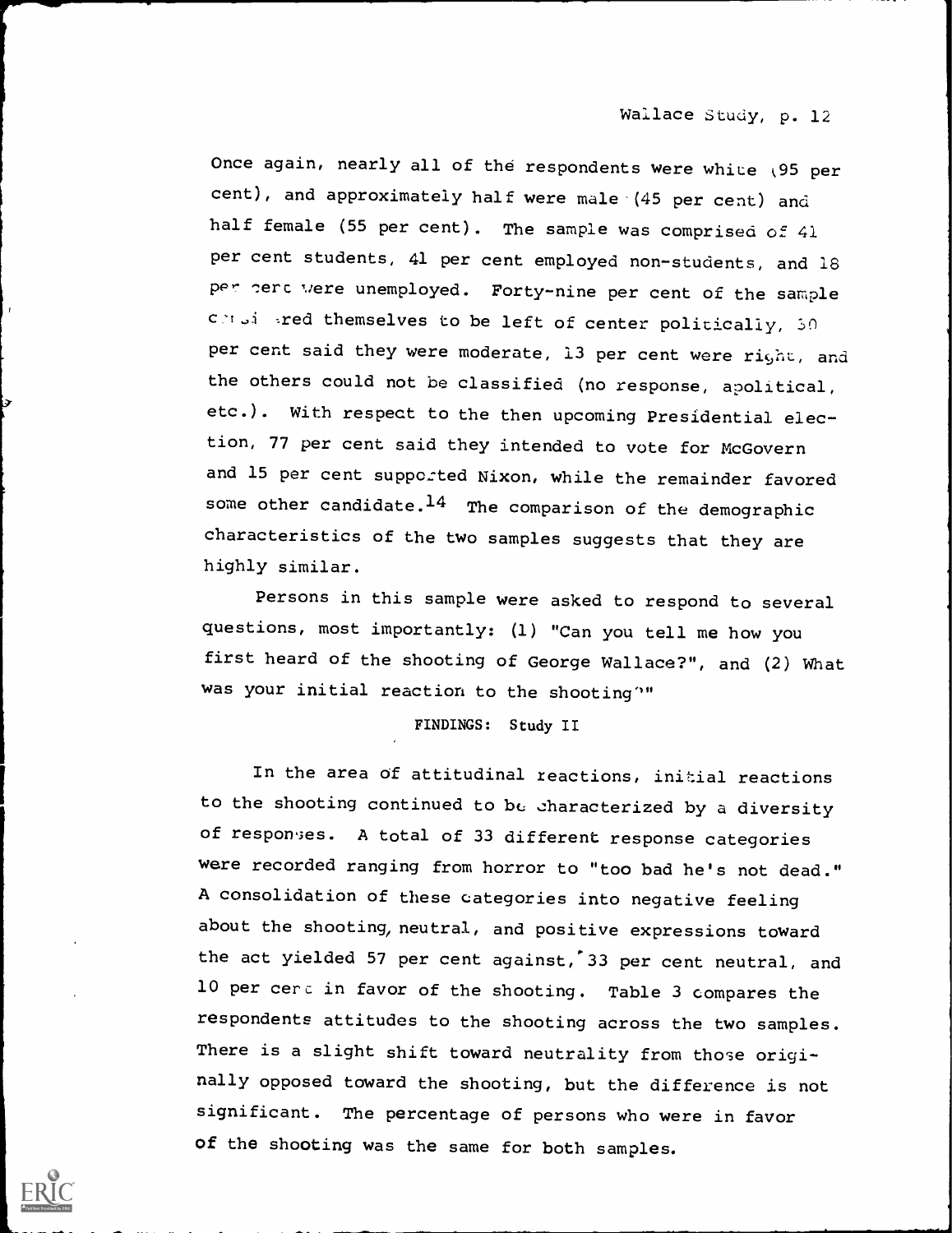Wallace Study, p. 13

### TABLE THREE ABOUT HERE

With regard to the initial source of information, of those who replied how they had first heard of the shooting ninety days earlier  $(N=158)$ , 57 per cent cited the media as their first source of awareness, with 28 per cent citing television, 25 per cent citing radio, and 4 per cent newspapers. Forty-three per cent mentioned interpersonal communication as their first source of awareness, with 20 per cent citing friends, 10 per cent co-workers, 8 per cent strangers, 4 per cent relatives, and 1 per cent phone conversations. Table 4 compares the two surveys for respondents' initial source of information about the shooting. As anticipated, the percentage of persons citing media-first-sources increased significantly (57 per cent vs. 30 per cent originally). Correspondingly, those citing interpersonal sources as first sources of information decreased (43 per cent vs. 70 per cent in Sample 1). These differences were significant;  $p < .001$ .

TABLE FOUR ABOUT HERE

If the dissoci-tion effect is at work in the second sample we would expect at least two particular indicators to be pronounced in the second survey. First, the number of persons indicating strangers as first sources of information should decrease for persons who reported knowledge of the shooting. This result was obtained; while 24 per cent of those in Sample I who knew of the event reported learning from strangers, only 8 per cent in the second sample reported strangers as an initial source of information. It is possible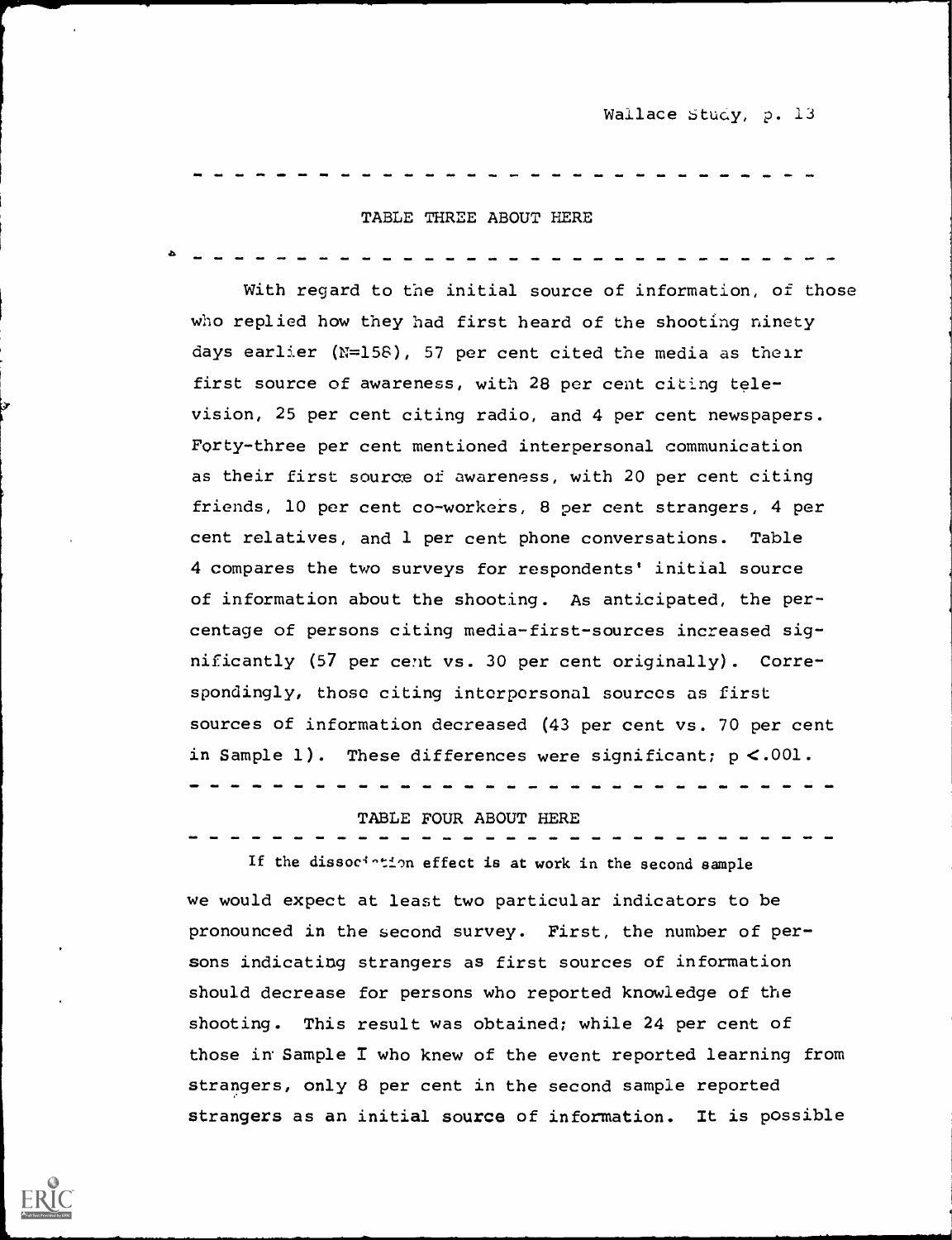Wallace Study, p. 1-

that such persons in the second sample, as with the group in the Hovland and Weiss study exposed to untrustworthy sources, were not associating source and message. This possibility seems more reasonable when a comparison is made for sources of first information by occupation, the second indicator. We would expect the percentage of persons in each group reporting hearing via media to increase significantly between samples since persons in these groups initially hearing from other persons may have forgotten that source (stranger, co-worker, friend, etc.) over time and may confuse having seen or heard the event on the media later that afternoon or evening as the initial source of information (particularly if the individual usually relies on media for his information). Table 5 compares the first source of information by respondents' occupation for each sample. As anticipated, the overall rate of media awareness for Sample II workers and students in particular (persons likely to have been in school or at work when Wallace was shot) increased sharply from a combined 24 per cent mass mediafirst awareness rate in Sample I to 44 per cent in Sample II, while interpersonal first sources dropped from 64 per cent to 39 per cent for persons of these two groups across samples.

# TABLE FIVE ABOUT HERE

A more sensitive view of the differences across samples between interpersonal first sources and media-first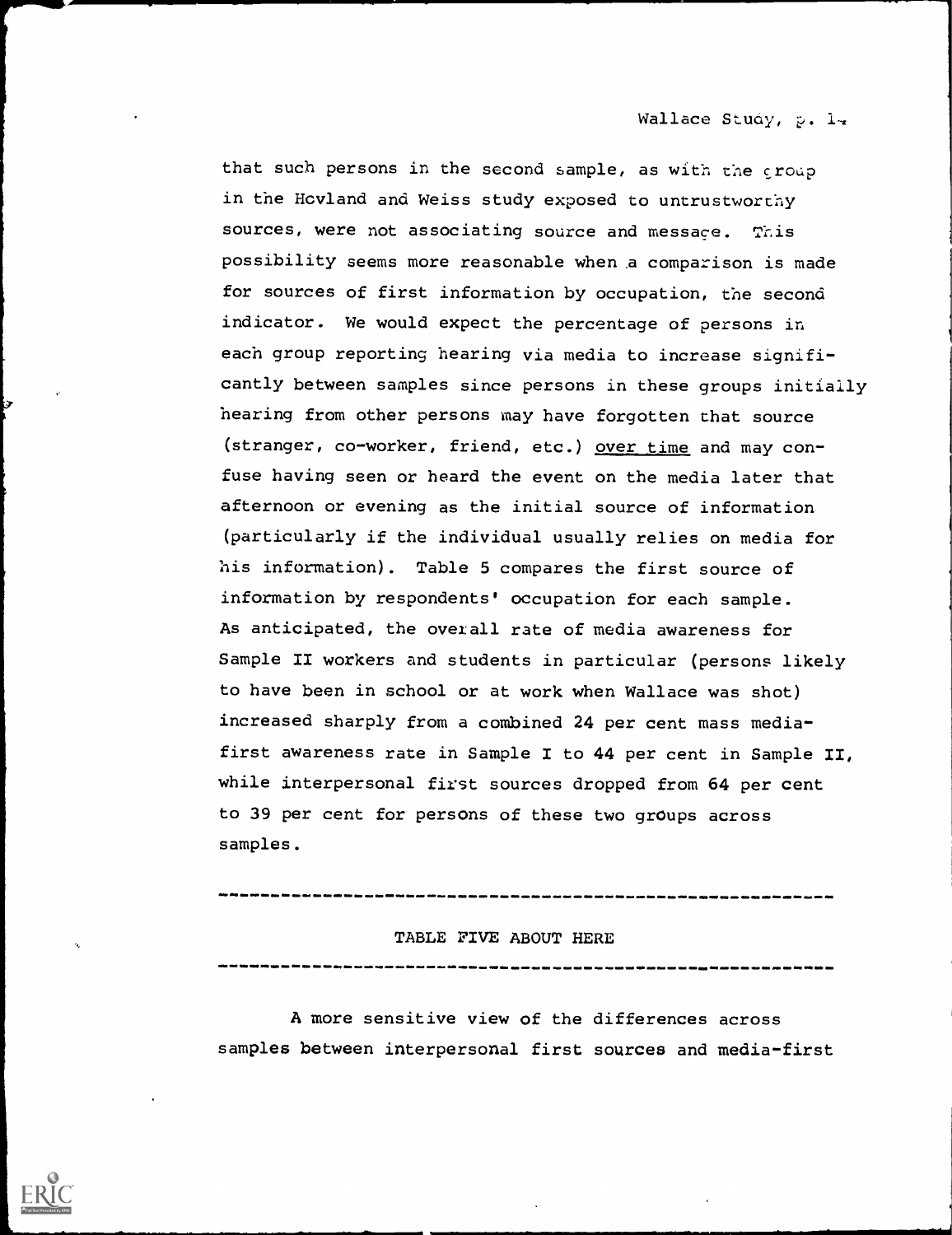hearers is provided in Table 6, a comparison of initial sources of information about the shooting within occupational groups. Twelve per cent of the student respondents in Sample I heard via media while 49 per cent of the students in the second survey reported media-first-awareness. This was a significant increase in the number of media knowers  $(p<.001)$ , an increase coupled with a corresponding decrease in the percentage of students reporting interpersonal first sources. Similarly, there was a significant increase (p $\langle$ .01) in the number of media awareness replies within the employed non-student group between samples (expressed in percentage as 32 per cent in May versus 55 per cent in August), and a concomitant drop in the percentage of interpersonal first sources reported in Sample II. Finally, we see the same effect present in the unemployed group, with a significant decrease in percentage of interpersonal first sources being accompanied by a significant increase in the number of media knowers as well as a large increase in percentage of unemployed media-first-hearers in the second sample. The marked increases in media awareness, in terms of number of responses and percentages within groups, and the decreases in percentage of persons reporting interpersonal sources as their initial sources of information about the Wallace shooting seem to indicate the dissociation of source and message content in the nemory of our respondents.

TABLE SIX ABOUT HERE

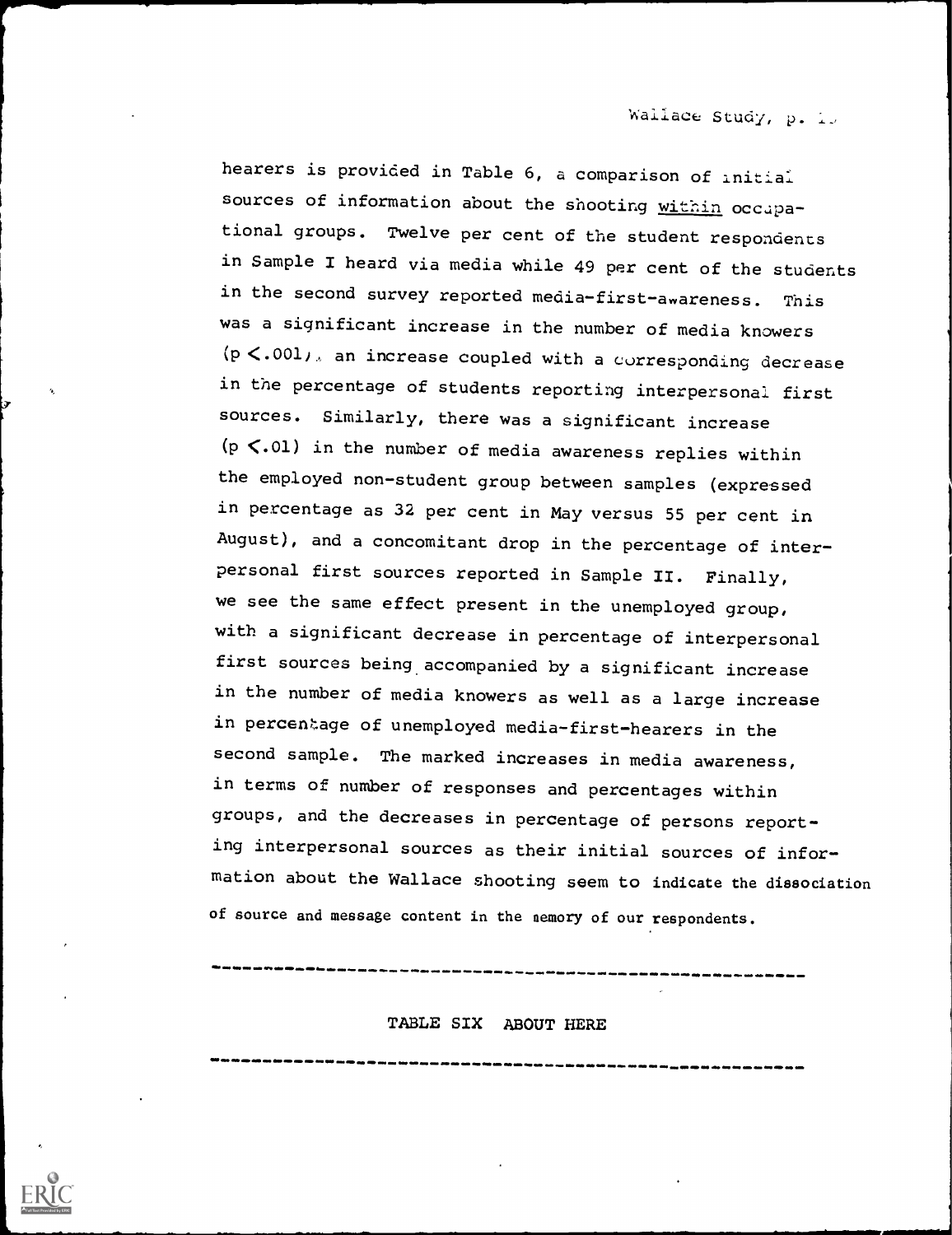Wallace Study, p. 16

#### **CONCLUSION**

The significant differences between rate of media and interpersonal first awareness of the same event reported by persons in similar samples and within the same occupational groups obtained three months apart suggest that a separation of message and source occurred over time. Persons interviewed in the second sample remembered the event, but frequently those who reported hearing it via mass media exhibited some uncertainty in their responses. The tendency to separate original source from message may be attributable to the higher credibility of the media, repeated airing of the event, and a general tendency to both seek and receive information about news events from the media. That previous diffusion research has often been undertaken substantially after the occurrence of the event may account for the largely undetected interpersonal flow of information. Further, it seems likely that the greater the amount of time between the occurrence of a newsworthy event and the interview about that event, the greater the impact of the dissociation effect on the results of the study. Future studies of news diffusion patterns need to take into account this effect by interviewing very close in time to the spread of news about the event if they seek valid measurement of the extent to which interpersonal communication operates in the news diffusion process.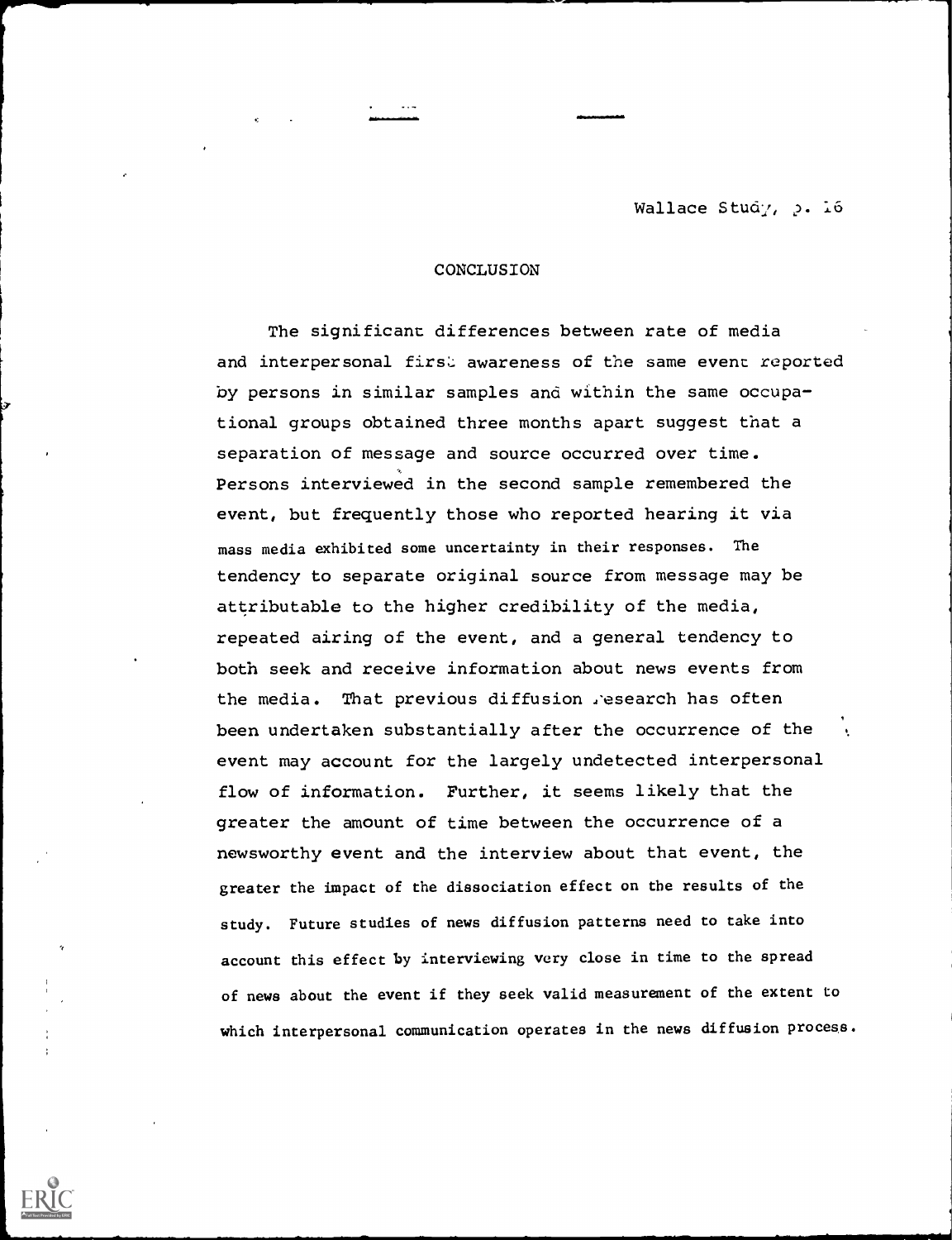# Diffusion and Source of Awareness by Time of Interview: Sample I

| Time of<br>Interview | Base of Percentage | Percentage Aware and | Base of Percentage | Percentage of Those Aware<br>Who Heard from Media and |
|----------------------|--------------------|----------------------|--------------------|-------------------------------------------------------|
| $4:00 - 4:30$        |                    | $71\%$ (38)          |                    | 40% (27)                                              |
| $4:30 - 5:00$        | 72                 | (39)                 | 43                 | (28)                                                  |
| $5:00 - 5:30$        | 88                 | (25)                 | 37 <sub>2</sub>    | (22)                                                  |
| $5:30 - 6:00$        | 85                 | (20)                 | 21                 | (17)                                                  |
| $7:00 - 9:30$        | 91                 | (22)                 | 11                 | (20)                                                  |
| Total Sample         |                    | 79% (144)            |                    | 30% (114)                                             |

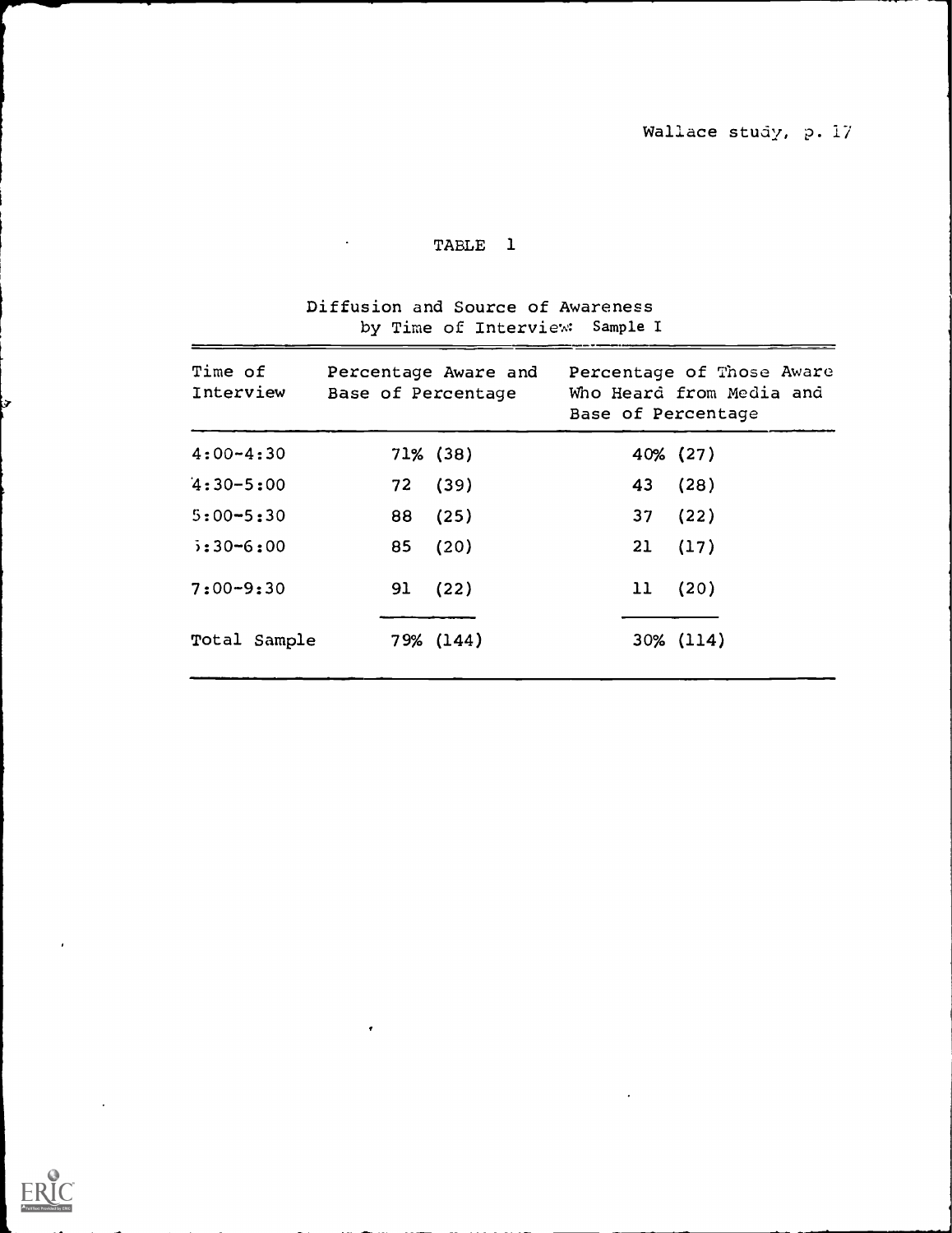|                          | Survey Samples                      |                         |                                 |                         |
|--------------------------|-------------------------------------|-------------------------|---------------------------------|-------------------------|
|                          | Sample I<br>Day of Wallace Shooting |                         | Sample II<br>Three Months Later |                         |
| Characteristic           | Percentage                          | $\overline{\mathbb{N}}$ | Percentage                      | $\overline{\mathbf{N}}$ |
| Race                     |                                     |                         |                                 |                         |
| White                    | 92%                                 |                         | 95%                             |                         |
| <b>Black</b>             | 8                                   |                         | 3                               |                         |
| Other                    |                                     |                         | $\overline{2}$                  |                         |
|                          | $100% =$                            | 139                     | $100% =$                        | 164                     |
| Sex                      |                                     |                         |                                 |                         |
| Male                     | 50%                                 |                         | 45%                             |                         |
| Female                   | 50                                  |                         | 55                              |                         |
|                          | $100% =$                            | 140                     | $100% =$                        | 164                     |
| Occupation               |                                     |                         |                                 |                         |
| Student                  | 46%                                 |                         | 41%                             |                         |
| Employed Non-<br>student | 41                                  |                         | 41                              |                         |
| Unemployed               | $\overline{13}$                     |                         | 18                              |                         |
|                          | $100% =$                            | 116                     | $100% =$                        | 164                     |
| Political Preference     |                                     |                         |                                 |                         |
| Left                     | 69%                                 |                         | 49%                             |                         |
| Moderate                 | 14                                  |                         | 30                              |                         |
| Right                    | 8                                   |                         | 13                              |                         |
| Other                    | 9                                   |                         | 8                               |                         |
|                          | $100% =$                            | 131                     | $100% =$                        | 164                     |
| Presidential Preference  |                                     |                         |                                 |                         |
| McGovern                 | 76%                                 |                         | 77%                             |                         |
| Nixon                    | $\overline{\mathcal{L}}$            |                         | 15                              |                         |
| Other                    | 17                                  |                         | $\overline{8}$                  |                         |
|                          | $100% =$                            | 75                      | $100% =$                        | 130                     |

# A Comparison of Demographic Characteristics and Political Preferences of the



 $\hat{\mathcal{A}}$ 

 $\alpha$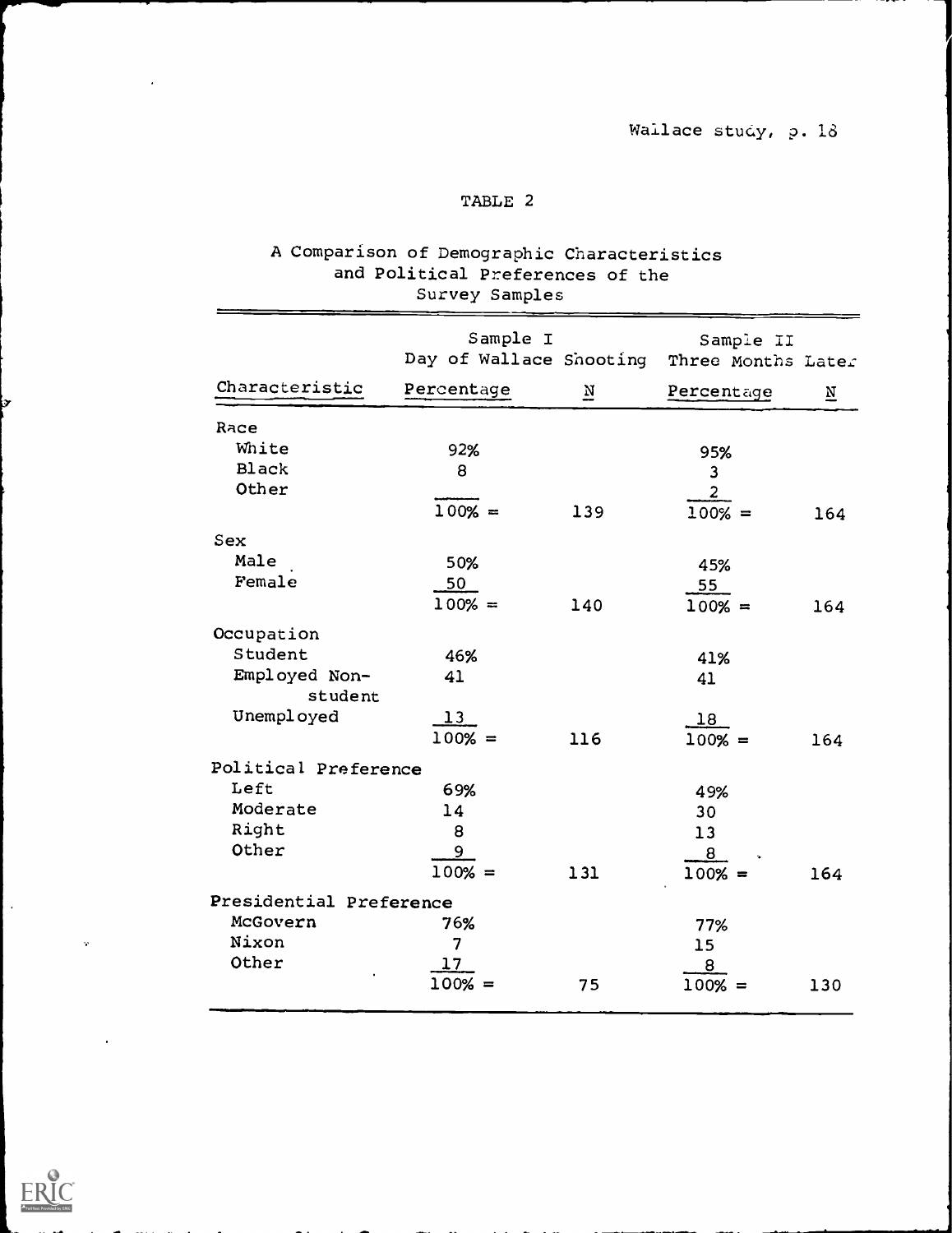### A Comparison of Attitudinal Reactions to the Wallace Shooting

|                      | Sample I                |             | Sample II          |     |
|----------------------|-------------------------|-------------|--------------------|-----|
|                      | Day of Wallace Shooting |             | Three Months Later |     |
| Reaction to Shooting | Percentage              | $\mathbf N$ | Percentage         | Ν   |
| Negative             | 62%                     |             | 57%                |     |
| Neutral              | 28                      |             | 33                 |     |
| Positive             | 10                      |             | 10                 |     |
|                      | $100% =$                | 134         | $100% =$           | 163 |
|                      |                         |             |                    |     |

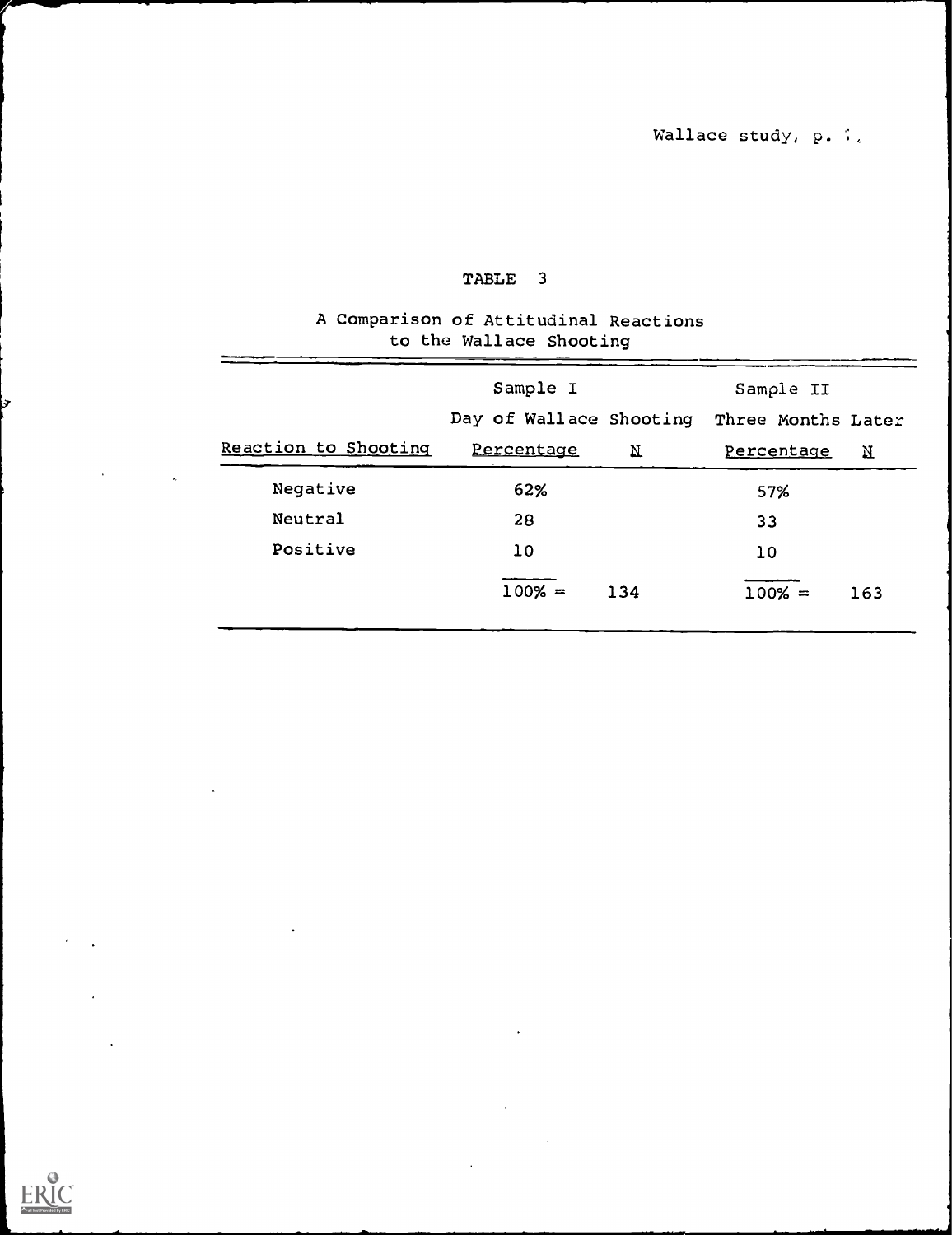# A Comparison of Initial Source of Information of News of the Wallace Shooting for Respondents in Survey Samples

| Source of     | Sample I<br>Day of Wallace Shooting |                       | Sample II<br>Three Months Later |               |
|---------------|-------------------------------------|-----------------------|---------------------------------|---------------|
| Information   | Percentage                          | (114)<br>$\mathbf{N}$ | Percentage                      | $\Sigma(158)$ |
| Mass Media    |                                     |                       |                                 |               |
| Television    | 21%                                 |                       | 28%                             |               |
| Radio         | 9                                   |                       | 25                              |               |
| Newspaper     | 0                                   |                       | $\overline{\mathbf{4}}$         |               |
|               | $30% =$                             | 34                    | $57% =$                         | 90            |
| Interpersonal |                                     |                       |                                 |               |
| Phone         | $6\%$                               |                       | $1\%$                           |               |
| Stranger      | 24                                  |                       | 8                               |               |
| Relative      | 3                                   |                       | 4                               |               |
| Friend        | 13                                  |                       | 10                              |               |
| Co-worker     | 24                                  | . *                   | 20                              |               |
|               | $70% =$                             | 80                    | $43% =$                         | 68            |

\* Probability < .001, Chi-Square



 $\overline{1}$ 

b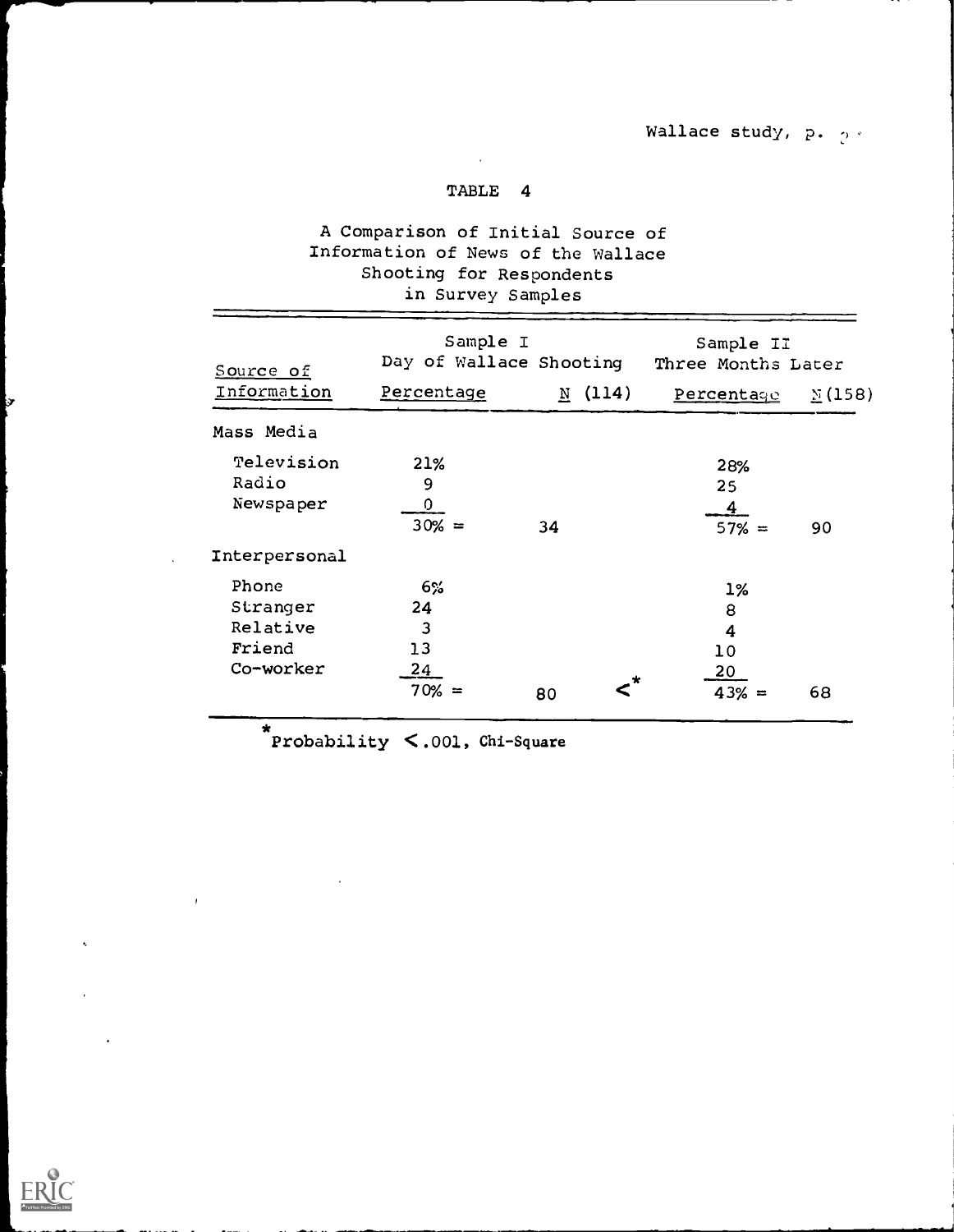### A Comparison of Initial Source of Information by Occupation of Respondents in the Survey Samples

| Occupation   | Source             | Sample I<br>Day of Wallace<br>Shooting | Sample II<br>Three Months Later |
|--------------|--------------------|----------------------------------------|---------------------------------|
| Students     | Media              | 10%                                    | 21%                             |
|              | Interper-<br>sonal | 34                                     | 21                              |
| Employed     |                    |                                        |                                 |
| non-students | Media              | 14                                     | 23                              |
|              | Interper-<br>sonal | 29                                     | 18                              |
| Unemployed   | Media              | 8                                      | 13                              |
|              | Interper-<br>sonal | 5                                      | 4                               |
|              |                    | 100%                                   | 100%                            |

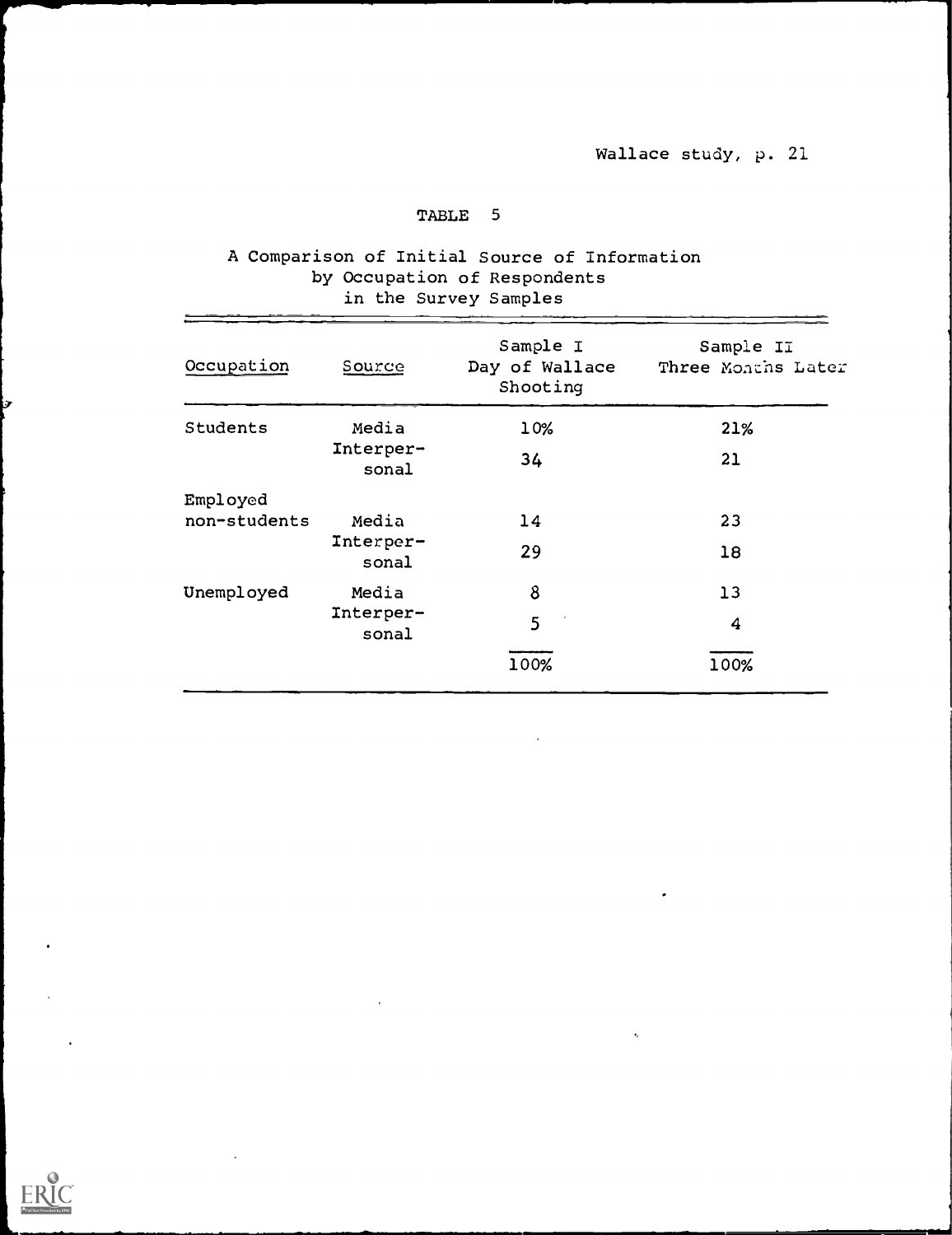# A Comparison of Initial Source of Information Within Occupational Groups in the Survey Samples

| Occupation               | Source                 | Sample I <sup>a</sup><br>Per cent | $\underline{\text{N}}$                            | Sample II<br>Per cent         | $\underline{\text{N}}$      |
|--------------------------|------------------------|-----------------------------------|---------------------------------------------------|-------------------------------|-----------------------------|
| Students                 | Media<br>Interpersonal | 12%<br>$\frac{78}{2}$<br>100      | $(9) <$ **<br><u>(32)</u><br>(41)                 | 49%<br>$\frac{51}{1}$<br>100  | (32)<br><u>(33)</u><br>(65) |
| Employed<br>non-students | Media<br>Interpersonal | 32%<br>68<br>100                  | $(13)$ $\leq$ <sup>*</sup><br><u>(28)</u><br>(41) | $5. \%$<br>45<br>100          | (36)<br><u>(29)</u><br>(65) |
| Unemployed               | Media<br>Interpersonal | 58%<br>$\frac{42}{100}$           | $**$<br>$\leq$<br>(7)<br>(5)<br>(12)              | 82%<br>$\overline{18}$<br>100 | (23)<br>(5)<br>(28)         |

<sup>a</sup>These figures are based on persons for whom we have occupational data and who knew of the event.

 $\mathcal{L}^{\text{max}}$ 

 $\mathbf{r}$ 

\* \* \*  $P \sim 0.01$ , Chi-Square p < .001, Chi-Square

 $\mathcal{L}^{\mathcal{L}}$ 

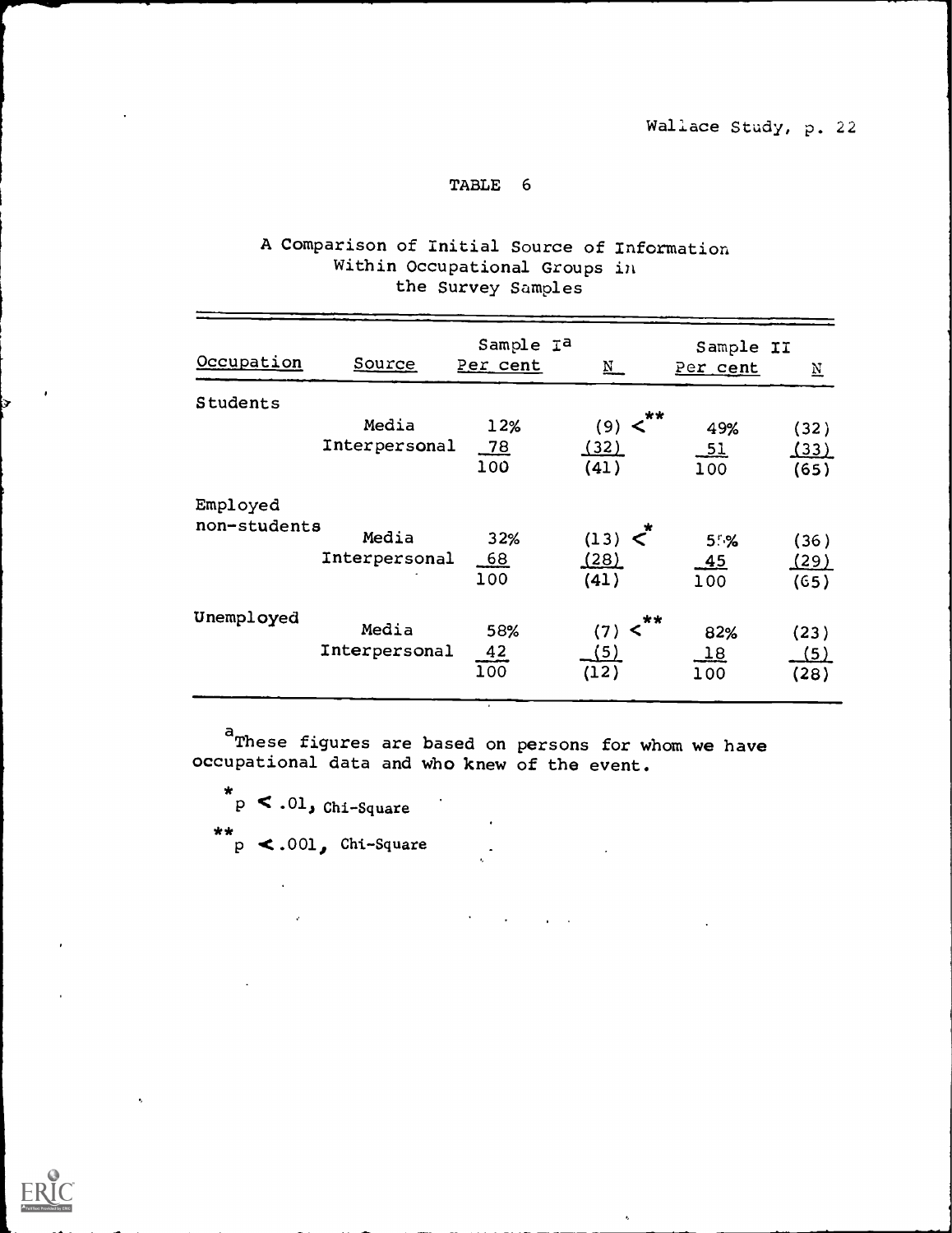### Wallace study, p. 23

#### **NOTES**

 $1$ EST is used for all times reported in this study since it is the local time when the interviews were conducted.

2<br>Bradley S. Greenberg, "Diffusion of News of the Kennedy Assassination," Public Opinion Quarterly, 28 (1964), 225-232. Also in Bradley S. Greenberg and Edwin B. Parker, The Kennedy Assassination and the American Public (Stanford, Ca.: Stanford University Press, 1965), pp. 89-98.

3Stephen P. Spitzer and Nancy S. Spitzer, "Diffusion of News of the Kennedy and Oswald Deaths," in Greenberg and Parker, op. cit., pp. 99-111.

<sup>4</sup>Richard J. Hill and Charles M. Bonjean, "News Diffusion: A Test of the Regularity Hypothesis," Journalism Quarterly (Summer, 1964), 33?-342.

<sup>5</sup> Harold Mendelsohn, "Broadcast vs. Personal Sources of Information in Emergent Public Crises: The Presidential Assassination," Journal of Broadcasting, 8 (Spring, 1964), 147-156.

6<br>Sheldon G. Levy, "How Population Subgroups Differed in Knowledge of Six Assassinations," Journalism Quarterly, 46 (1969), 685-698.

<sup>7</sup>Bradley S. Greenberg, "Person to Person Communication in the Diffusion of News Events," Journalism Quarterly, 41  $(1964)$ , 489-494.

<sup>8</sup>Respondents informed of the shooting by interviewers were not included in the proportion of persons first hearing from an interpersonal source.

 $^{9}$ G. Ray Funkhouser and Maxwell E. McCombs, "The Rise and Fall of News Diffusion," Public Opinion Quarterly, 35 (1971), 107-115.

10 Norma Feshbach and Seymour Feshbach, "Personality and Political Values: A Study of Reactions to Two Accused Assassins," in Greenberg and Parker, op. cit., pp. 289-304.

<sup>11</sup> Fred I. Greenstein, "College Students' Reactions to the Assassination of John F. Kennedy," in Greenberg and Parker, op. cit., pp. 289-304.

a